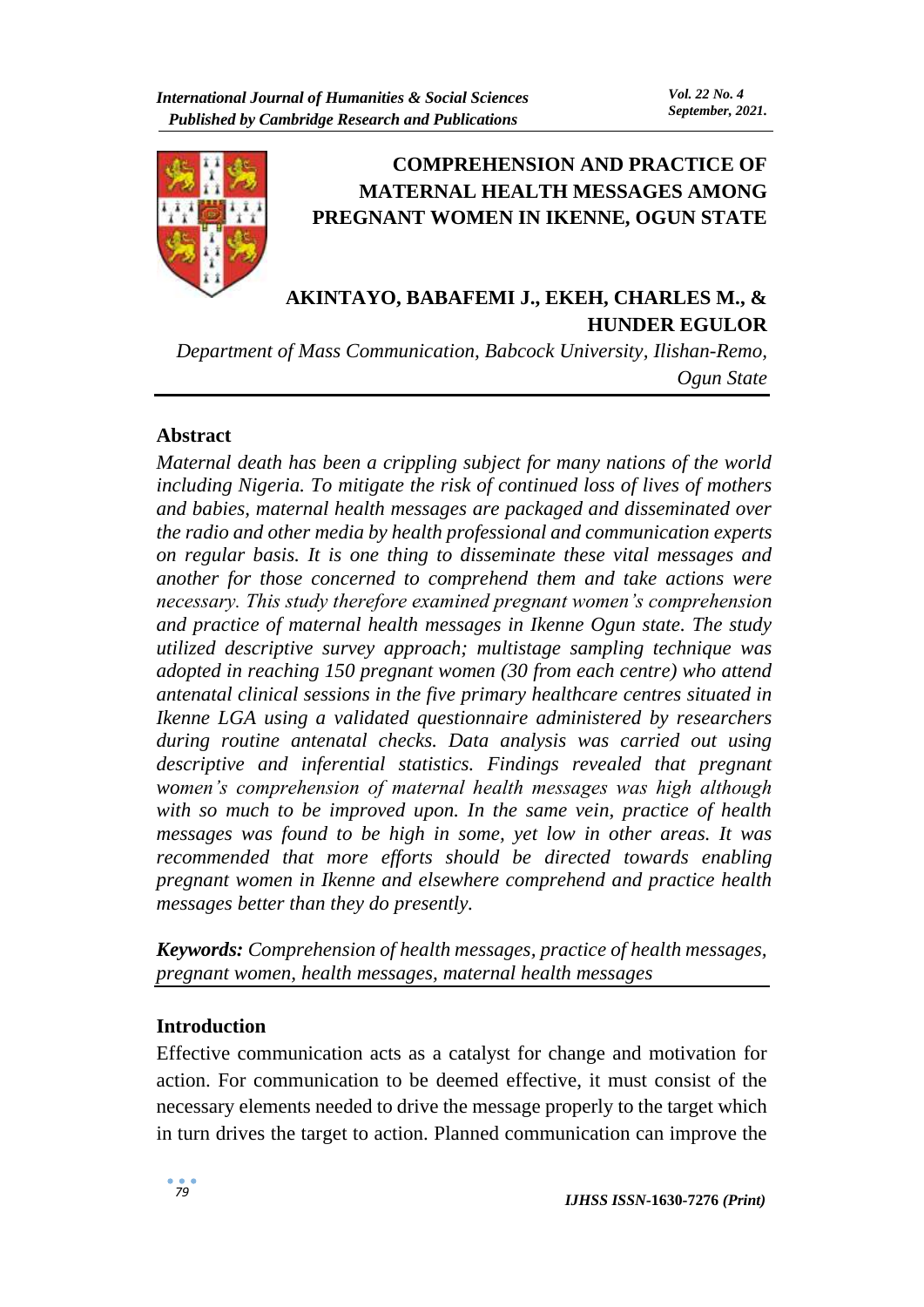condition of a person, organisation or situation. Health communication has proven itself valuable in health related issues as it facilitates the spread of ample information concerning topics of importance; it helps influence attitude and support the right state of mind as well as challenge objectionable behaviour regarding health and uphold that which is appropriate (Bello & Aledeh, 2017). Maibach, Abroms & Marosits (2007) affirm that in respect to the creation of healthiness, its promotion and sustenance, health communication is quickly being accepted and utilised as its function is of great importance. This implies that there is a need for and an appreciation of the role communication plays in attending to and ultimately battling certain health concerns in the society.

Over the years, Nigeria has faced a good deal of health related issues such as Ebola, Lassa fever, Polio, HIV and more recently Covid-19 virus. However, one health issue that has placed the country among the top 5 countries being ravaged in the world is maternal mortality. Judging by the mortality ratio over the years, maternal health although given prominence in hospitals through educational and communication packages in terms of antenatal and postnatal clinic sessions, does not seem to have much improvement over time in the country. Maternal mortality is a worldwide health challenge which continues to constitute a source of concern to governments, religious and socio political bodies as well as international health agencies. Out of the 194 member countries of the World Health Organisation (WHO), Nigeria has the fourth highest maternal mortality rate globally (WHO, 2017). Mojekwu and Ibekwe (2012) reported that in developing countries, women of reproductive age suffer maternal health complications as the most prominent reasons for dilemma during pregnancy and the postpartum periods. These women, particularly those living in rural communities tend to suffer from many preventable complications due to poor management of pregnancies or issues that arise following the pregnancy (Mojekwu & Ibekwe, 2012).

To continue the combat against maternal mortality, the United Nations (UN) Sustainable Development Goals (SDG) target 3.1 under the health and wellbeing aspect, maintained that the maternal mortality ratio of 70% or fewer deaths per 100,000 live births by the year 2030 is the goal. Okereke, Aradeon, Akerele, Tanko, Yisa and Obonyo (2013) observed that in rural areas, maternal mortality is approximately double the normal rates. They asserted that there are over 828 deaths per 100,000 live births in rural areas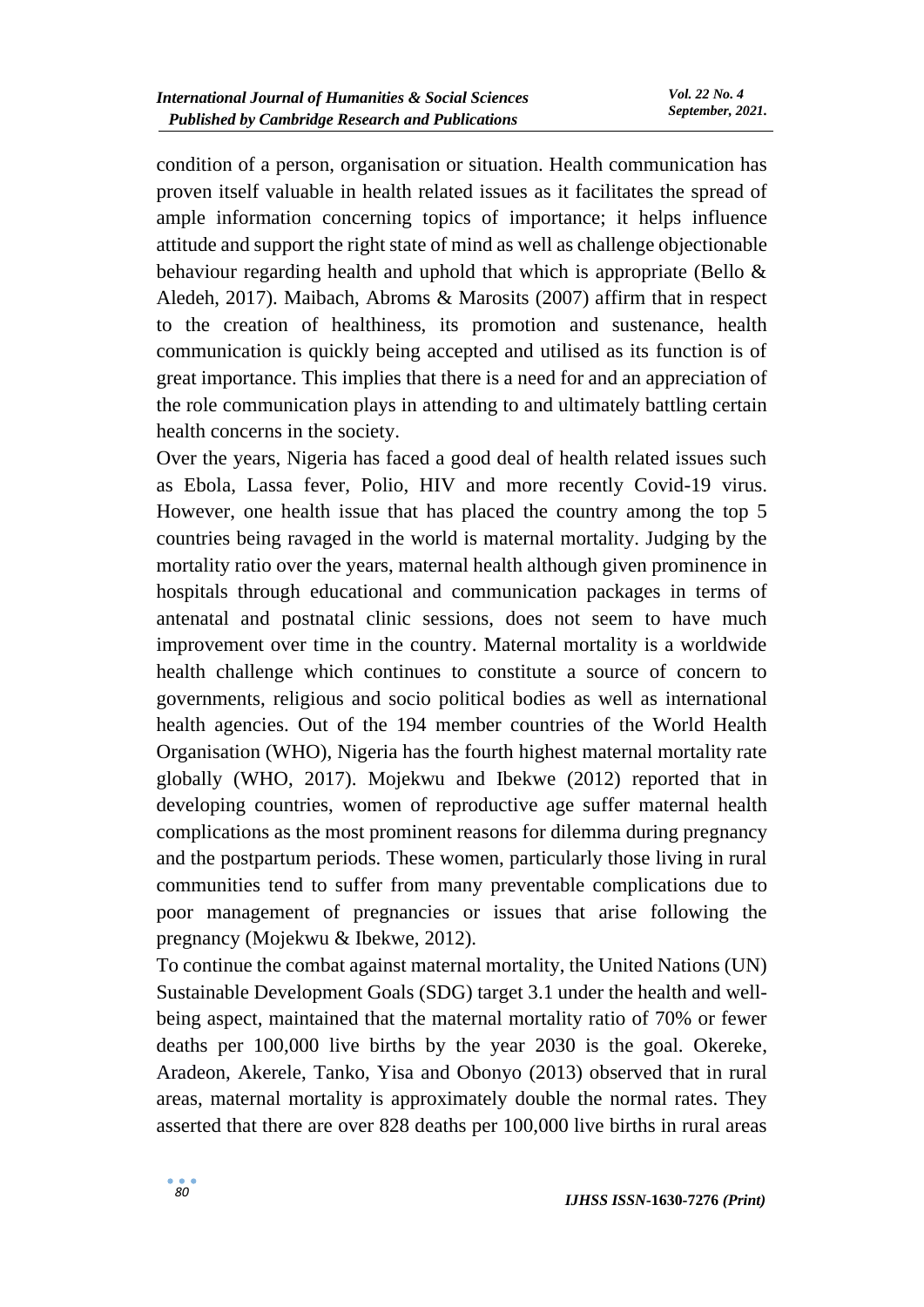while in urban areas there are 351 deaths per 100,000 live births. This makes the UN SDG target an onerous one requiring more synergistic efforts by government and all concerned. Most interventions to curb maternal complications and untimely death are done through interpersonal communication. This is because in rural communities, different cultural and religious values and beliefs are held high, which make it more practicable to relay health messages to women more on a personal level mostly when they seek medical attention. Asemah (2011) validated this by noting that an endeavour to communicate with rural dwellers would be more effective if it was interpersonal in nature, be it regarding health, agriculture or education. This point has also been buttressed through the activities of extension workers mostly in agriculture and health who interact with rural dwellers regarding their participation in specific areas at interpersonal levels.

Although other intervention efforts are put forward by experts through programmes which air on television or radio as well as published in handbooks, posters and fliers which the mothers can easily read and refer back to, interpersonal communication has been found to be of greater benefit to pregnant women during pre and postnatal clinical sessions (Asemah, 2011). Such interactions with health workers enables them open up and speak freely on areas of need, seek clarification and provide important feedback that can enable health providers know whether he or she is being effective with a specific approach or not. This being the case, it becomes imperative to establish the level of comprehension and practice of health messages pass across to pregnant women intermittently in order to ascertain areas due for improvement. Maternal death has been a crippling subject for many nations of the world including Nigerian (Cooke & Tahir, 2013). Despite that there has been various intervention endeavours put in place by the federal and state governments to help combat maternal mortality in Nigeria, same have yielded little or no results as there has been no significant improvement on the Maternal Mortality Ratio (MMR) of the country over the years.

Estimates of maternal mortality ratio of other low and middle income countries such as Ghana, Morocco, Cambodia and Philippines put forward by WHO, UNICEF, UNFPA, World Bank Group and UNPD joint report (2015) indicates that while maternal mortality ratio in Ghana amounted to 319 deaths per 100,000 live births, and Morocco, Cambodia and the Philippines have estimates of 121, 161 and 114 deaths per 100,000 live births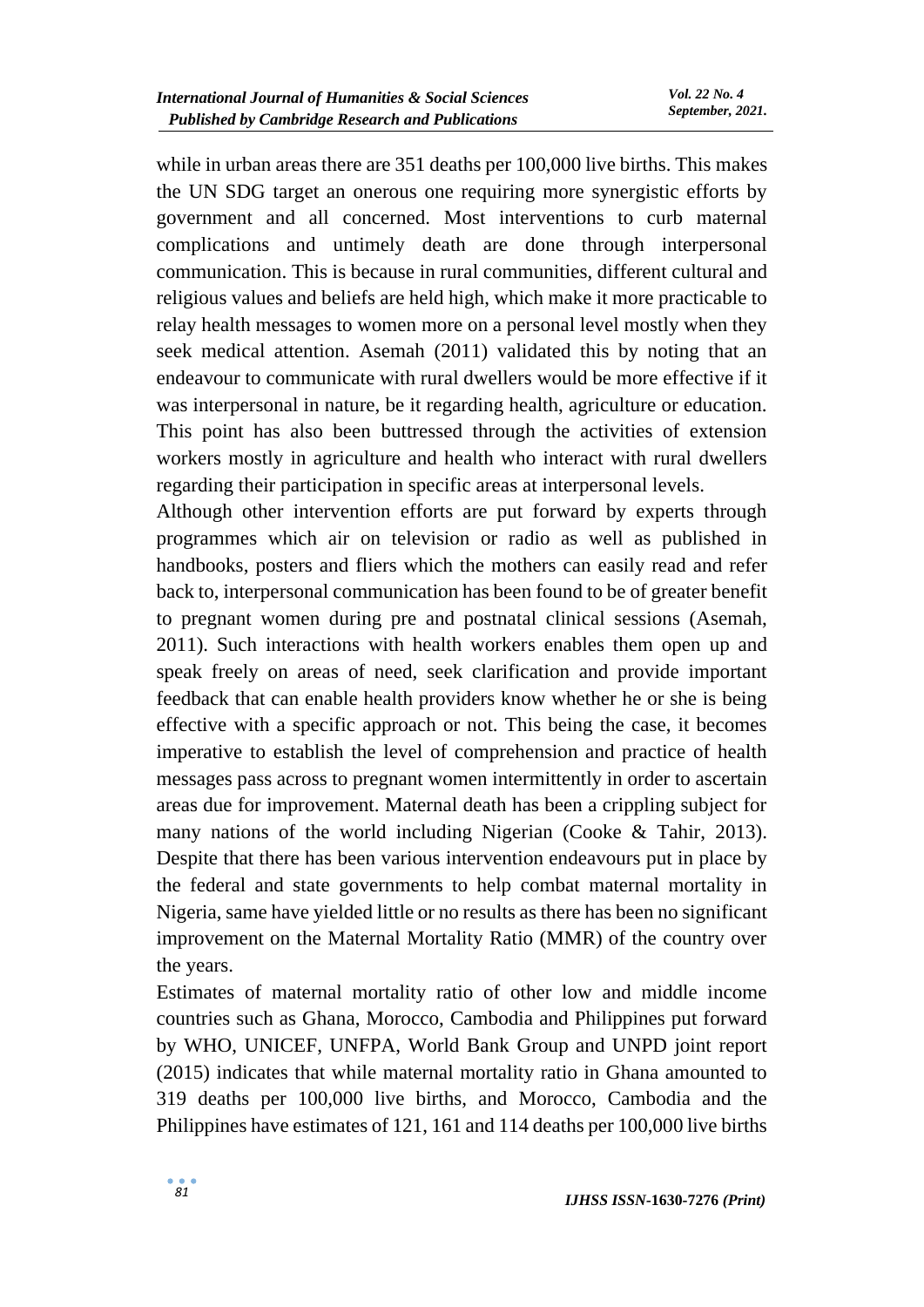respectively, Nigeria has a startling 814 deaths per 100,000 live births. This has necessitated a change of approach by health providers working with pregnant women and nursing mothers in seeking ways through which the situation can be ameliorated. Interpersonal communication thus is seen as a veritable approach through which appropriate health conscious behaviours could be communicated to pregnant women as a direct effort aimed at mitigating the scourge of maternal mortality in the country.

Communication serves as a veritable tool for enhancing patient care, hence the implication and cost of poor communication in a system cannot be overlooked, as it can be of grave of consequences (OneHHS, 2016). Korir (2015) stated that effective communication is indispensable in any health promotion or disease prevention plan. Communication provides the information people need to make decisions, the poor execution of communication has been noted by researchers to be of great or adverse consequences. A study conducted by CRICO strategies in 2016 revealed that lapses in communication from the past 5 years were related to 1,744 deaths (Gooch, 2016). Also, predicated on findings from an exploratory study, Renkert and Nutbeam (2011) described the communication in antenatal clinics as that which mostly informs pregnant women on what to do but do not empower them to do it. This suggests a missing link in the communication process especially as it has to do with comprehension of the messages by the recipients – pregnant women, as well as putting to practice what they have been taught. This study therefore seeks to evaluate the comprehension and practice of maternal health messages among pregnant women in Ikenne LGA, Ogun State, Nigeria.

## **Objectives of the study**

The general objective of this study is to investigate the comprehension and practice of maternal health messages among pregnant women**.** The specific objectives are to:

- 1. determine the extent to which pregnant women comprehend messages on maternal health dispensed at healthcare centres in Ikenne local government;
- 2. ascertain the extent of influence maternal health information has on the practices of pregnant women in Ikenne local government.

## **Research Questions**

1. To what extent do pregnant women comprehend messages on maternal health dispensed at healthcare centres in Ikenne local government?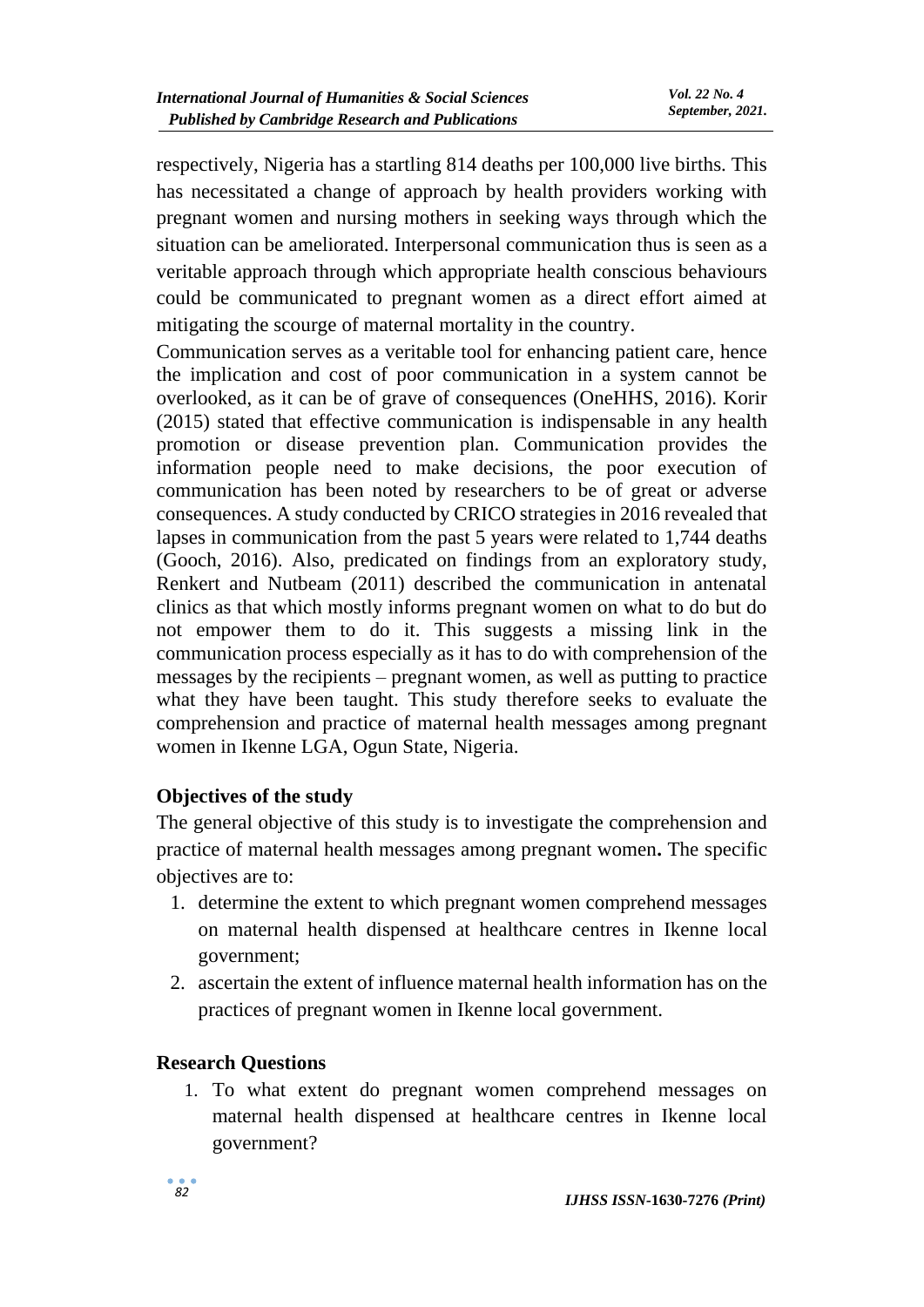2. To what extent does information on maternal health influence the health practices of pregnant women in Ikenne local government?

## **Hypothesis**

**H01:** There is no significant relationship between maternal health messages dispensed at health centres and maternal health practices of pregnant women.

### **Literature review**

### **Comprehension and practice of maternal health messages**

Although maternal health messages are constantly disseminated to pregnant women during antenatal clinical visits, it has been revealed over time that many pregnant women, especially those in rural areas do not have equal capacity to comprehend these messages let alone practicing them. In the case of written texts, Stuebing (2017) observed that word recognition or decoding must precede comprehension of the meaning of the text, but people can acquire these skills at differing rates since the skills are developed by different processes. The acquisition of such skills comes with education, implying naturally that the educated ones among pregnant women would recognise, decode and comprehend written maternal health messages better, and are also more likely to practice them than the less educated ones. In the oral mode, Stuebine (2017) noted that some aspects of oral expression are more clearly related to the ability to decode and comprehend than are others. When messages are passed first hand using the first or native language of the receiver, decoding and comprehension occurs faster than through an interpreter or in the case were the sender is not efficient in using the language of the receiver. The vital nature of health messages before, during and after pregnancy means that pregnant women must be able to decode and comprehend before they can practice them. Literacy has been identified as key component that aids decoding and comprehension of health messages among pregnant women and nursing mothers. Veneman (2007) observed that education helps to build habits and behaviours that could have a positive impact on a woman's health because educated women may have more ability to access health information, to know what their options are, and be able to better gauge the quality of the care that they are receiving. Normally, when women become pregnant, they visit a medical facility to talk to a health professional about the state of their health and the child they are carrying.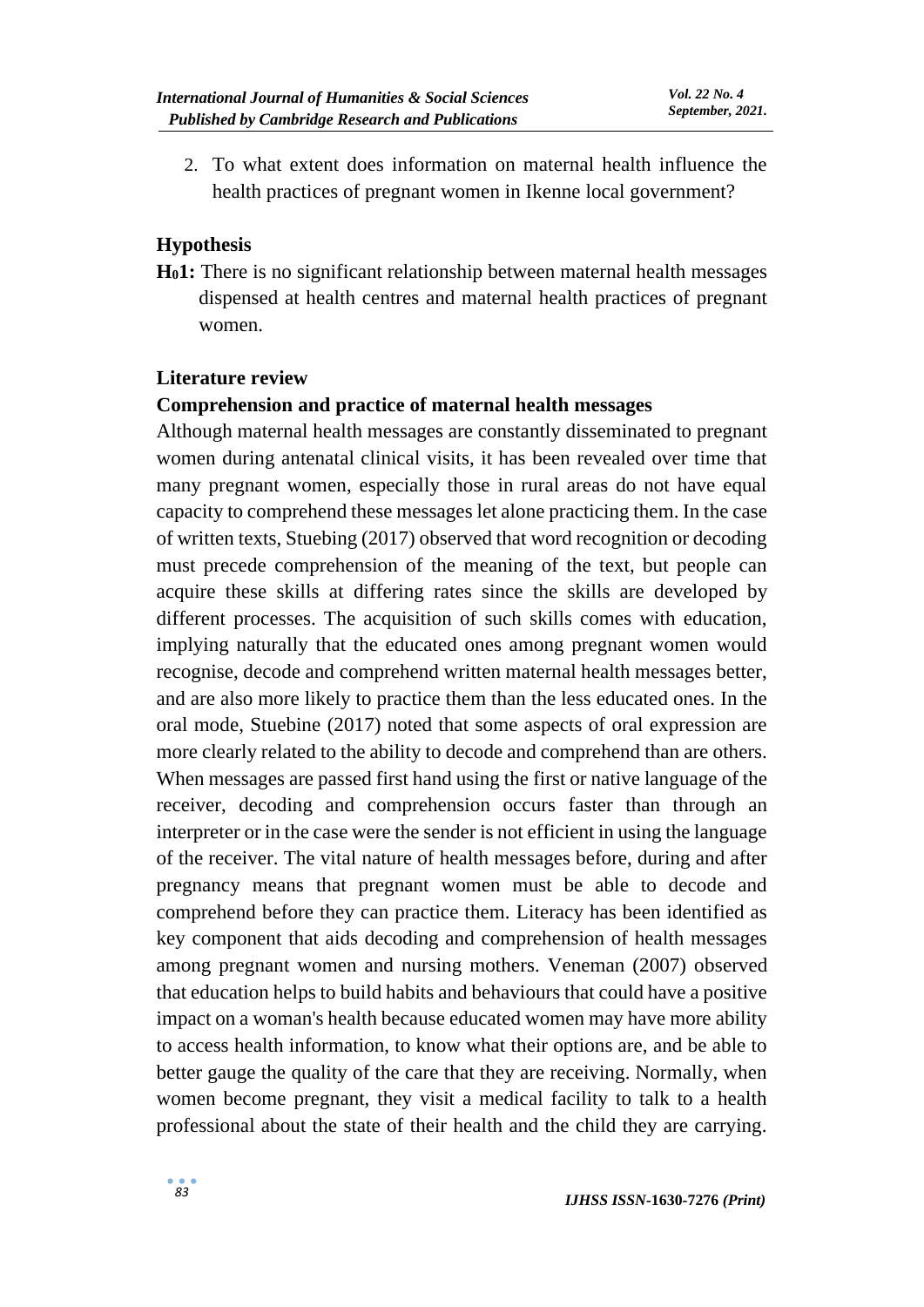Ali and Adam (2011) noted that inadequate antenatal care and maternal education were predictors of maternal mortality in the Sudan. Therefore, the provision and use of antenatal care services, the literacy level of the women who use these services and maternal characteristic of the women who use the services must be measured in relation to maternal health outcomes (Andari, 2017). If the antenatal services, literacy levels of women who use them and their maternal characteristics are at par, chance are that a better outcome will be recorded.

Antenatal education has been seen as a positive approach to preparing pregnant women for the experience of childbirth (Anya, Hydara, & Jaiteh, 2008). Andari (2017) believe that there is a correlation between the number or adequacy of antenatal visits, a pregnant woman's level of education, the characteristics of pregnant women, and pregnancy outcomes in Nigeria, because comprehension of health message and understanding of medical instruction largely contribute to prognosis outcomes. A previous study by Thomas (1999) provided evidence of link between literacy and maternal outcomes based on direct assessment of women's literacy skills. He analyzed data from 778 black South African women aged 15–49 who participated in the 1993 survey of the Project for Statistics for Living Standards and Development (PSLD) of South Africa, which covered 9,000 households. These women were given a Literacy Assessment Module (LAM) testing three basic skills: reading comprehension, listening comprehension, practical mathematics and computational skill. Regression analysis showed schooling to be a strong predictor of children ever born (CEB), controlling for age and rural-urban residence: Each additional year of school attendance is associated with 0.12 fewer children. Reading comprehension was an apparent vehicle of this influence: The average woman who answered all six comprehension questions correctly had nearly half a child less than a woman who failed to answer any of the questions correctly, and controlling for income did not alter this finding. Thomas concluded that, ''women with better comprehension skills may be better able to access and assimilate information in the community. They may thus be likely to be better informed than their peers and therefore better able to use community services effectively,'' (1999, p. 172). This evidence is therefore indicative that literacy can be a catalyst in the ability of pregnant women to decode, comprehend maternal health care messages, and as well engage in safe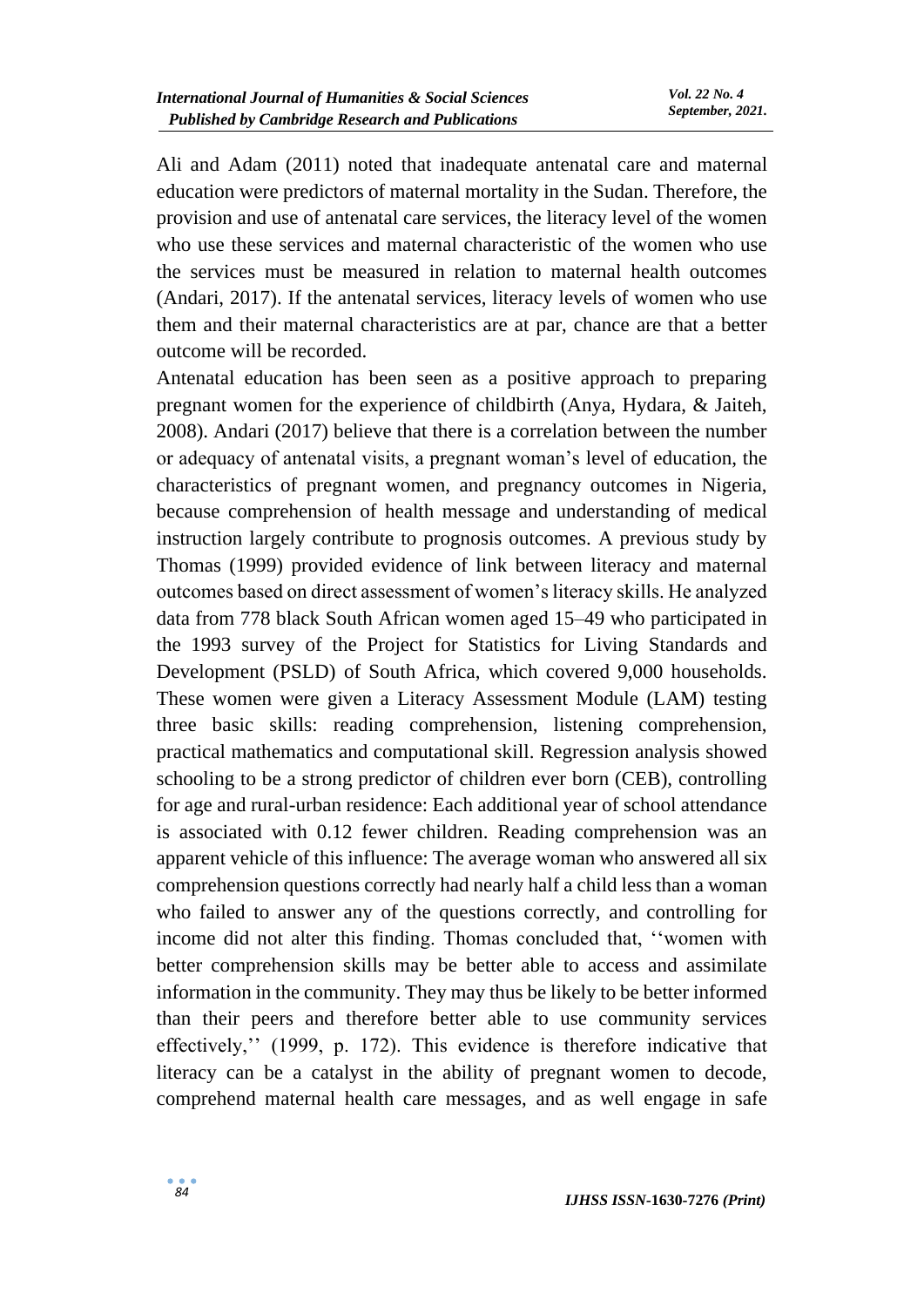maternal health practices in order to safeguard their lives and those of their babies.

### **Theoretical framework**

The study anchors on the elaboration likelihood model, which is a theory by Petty and Cacioppo (1986) in their bid to explicate two situations under which a message can be assimilated. The first is known as the central route while the second is the peripheral route. The central route is taken when the message is thought about and internalised based on how logically persuasive it is, while the peripheral route entails the target adapting to the message without cognitively attending to the information given based on factors such as mood, liking, source or other factors. The model explains that when a message is presented and the targets only adapt to suggested change due to indirect factors, such change is likely to be temporal. However, properly presented messages that stimulate cognitive activity in an audience is likely to elicit better attitudinal or behavioural alteration from recipients.

### **Methodology**

This study on comprehension and practice of maternal health messages among pregnant women in Ikenne, Ogun State, was carried out using the descriptive survey approach. Population consists of pregnant women who attend antenatal clinical sessions, in the five primary healthcare centres situated in Ikenne Local government. A sample size of 150 pregnant women (30 from each centre) was purposively utilized for the study. Instrument for data gathering was a validated questionnaire administered by researchers to pregnant women during antenatal clinical sessions. Data analysis was carried out using descriptive and inferential statistics.

#### **Results and discussion of findings**

Below is the presentation of results, followed by discussion of findings.

**Research question one:** to what extent do pregnant women comprehend messages on maternal health dispensed at healthcare centres in Ikenne local government?

Maternal health messages passed to pregnant women during antenatal clinical sessions ranges from nutrition, exercise, complication readiness, malaria, drug and substance misuse and vaccination.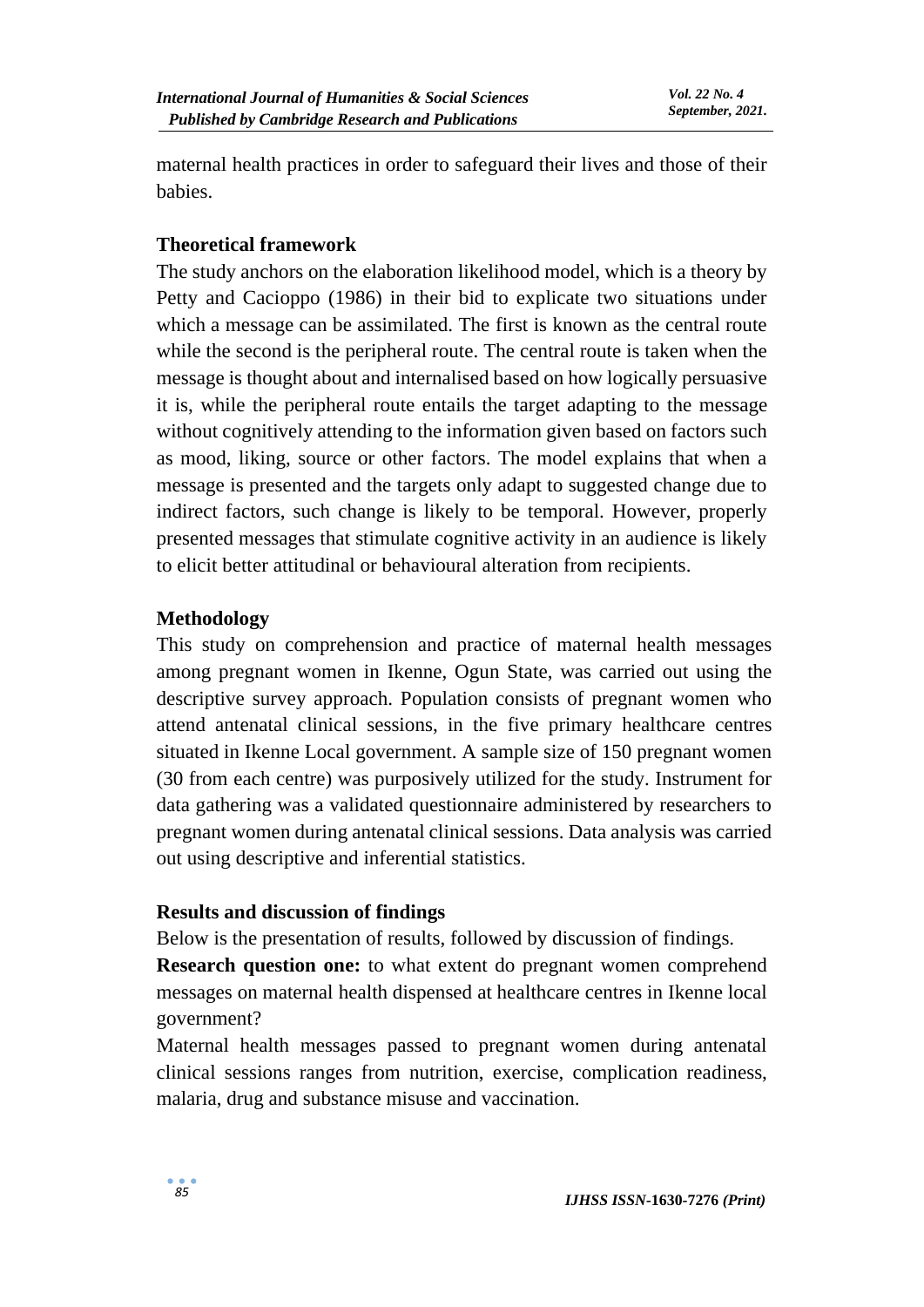| <b>Items</b>                    | SA<br>Freq.<br>(%) | A<br>Freq.<br>(%) | D<br>Freg.<br>(%)        | SD<br>Freq.<br>(%) | Freq.<br>(%) | <b>Mean</b><br>$\overline{\mathsf{x}}$ | SD   |
|---------------------------------|--------------------|-------------------|--------------------------|--------------------|--------------|----------------------------------------|------|
| Vitamin A, Protein & folic acid | 64                 | 79                | $\overline{\phantom{a}}$ |                    | 7            | 4.91                                   | 0.79 |
| are good for pregnant women     | (42.6)             | (52.6)            |                          |                    | (4.8)        |                                        |      |
| Meat, fish and vegetables are   | 80                 | 45                | 20                       |                    | 5            | 4.82                                   | 0.69 |
| good for pregnant women         | (53.3)             | (30.0)            | (13.3)                   |                    | (3.3)        |                                        |      |
| Messages on nutrition are       | 77                 | 73                | ۳                        |                    |              | 4.99                                   | 1.08 |
| very enlightening               | (51.3)             | (48.6)            |                          |                    |              |                                        |      |
| Average Weighted Mean           |                    |                   |                          |                    |              | 4.75                                   | 0.85 |

**Table 1: Comprehension of Maternal Health Messages on Nutrition** 

**KEY: SA=Strongly Agree, A=Agree, D=Disagree, SD=Strongly Disagree \*\*\*Decision Rule if mean is: 1 to 1.49 =Undecided; 1.5 to 2.49 = Strongly Disagree; 2.5 to 3.49 = Disagree; 3.5 to 4.49 = Agree; 4.5 to 5 = Strongly Agree** *Source: Field survey, 2021*

Table 1 reveals pregnant women's understanding of nutritional health care messages. The Average Weighted Mean=4.75, SD=0.85 indicates that participants strongly agreed to have comprehended maternal health messages dispensed at respective healthcare centres which they attend. Specifically, pregnant women in Ikenne Local Government strongly agreed that Vitamin A, Protein & folic acid are good for pregnant women  $(\overline{x}=4.91,$ SD=0.79). In addition, they also strongly agreed that meat, fish and vegetables are good for pregnant women  $(\overline{x}=4.82, SD=0.69)$ , and lastly strongly agreed that messages on nutrition given at the healthcare centres were very enlightening  $(\overline{x}=4.99, SD=1.08)$ .



Figure 1: **Comprehension of Maternal health messages on Exercise**

*Source: Field survey, 2021*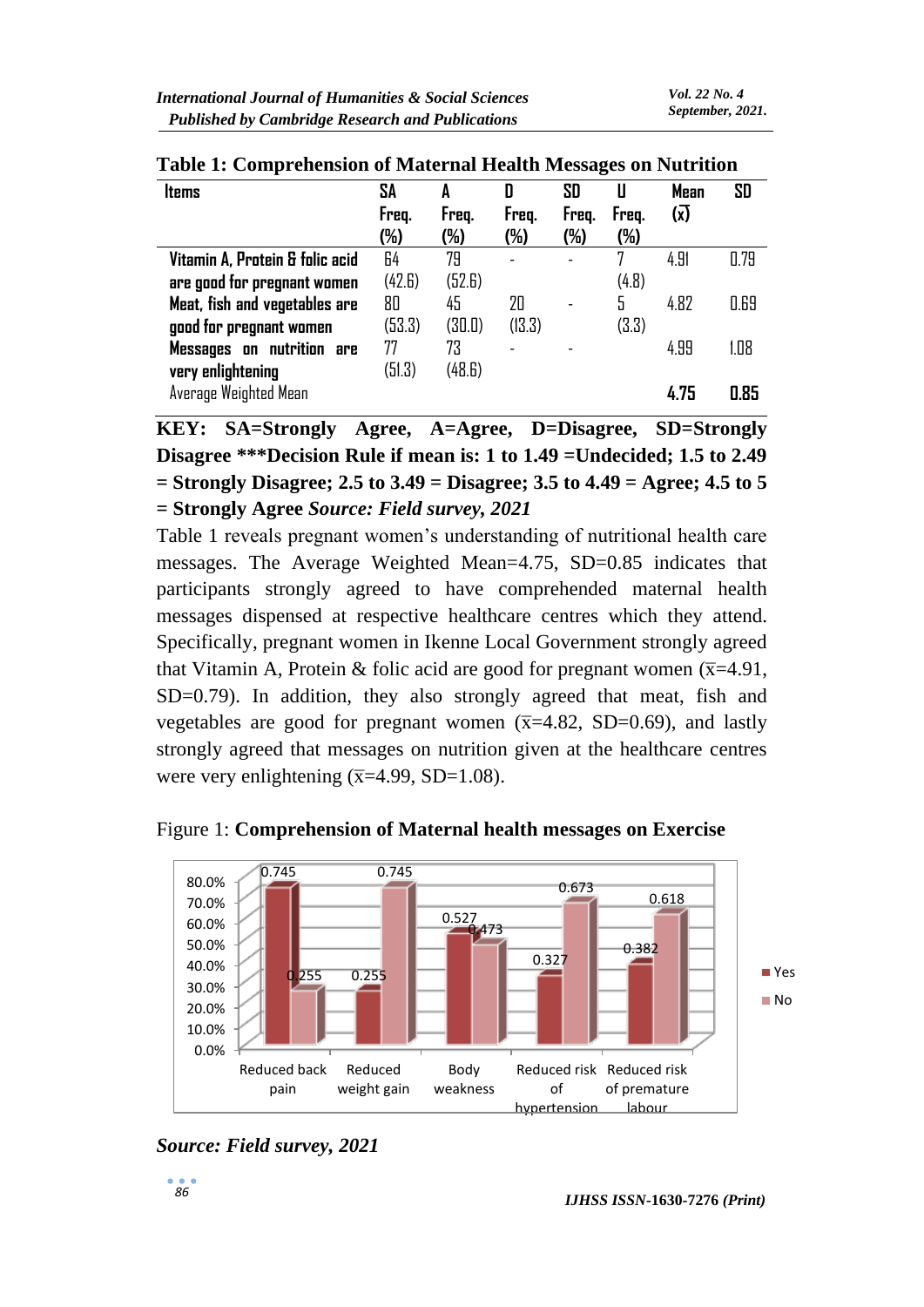Figure 1 depicts responses on comprehension of maternal messages on exercise. Majority of pregnant women in Ikenne Local Government understood the message and agreed that regular exercise reduced back pain (74.5%), however, the remaining 25.5% did not agree with this. In addition, respondents disagreed that their understanding of maternal health messages did not include the potency to reduce weight gain (74.5%) but 25.5 per cent understood that exercise was instrumental in reducing weight gain. Also, majority of the study participants understood that exercise helped to manage body weakness; however, 47.3 per cent lack this understanding. On a general note, the result indicate that not all pregnant women comprehended maternal health messages on exercise because of the varied opinions recorded.

Figure 2: **Comprehension of Maternal messages on Complication Readiness**



*Source: Field survey, 2021*

Furthermore, on the understanding of maternal messages on complication readiness, respondents indicated to have comprehended on a general scale messages on danger signs such as vaginal bleeding (65.5%) and blurry vision (60.0%). However, they were not able to identify difficulty in breathing (18.2%) as a danger sign in pregnancy and non-danger signs in pregnancy like swollen breasts was identified as a danger sign (34.5%), loss of hair was also identified as a danger sign although by a small number (10.9%) and frequent hunger (58.2%) this shows that the women did not fully comprehend messages pertaining to danger signs in complication readiness.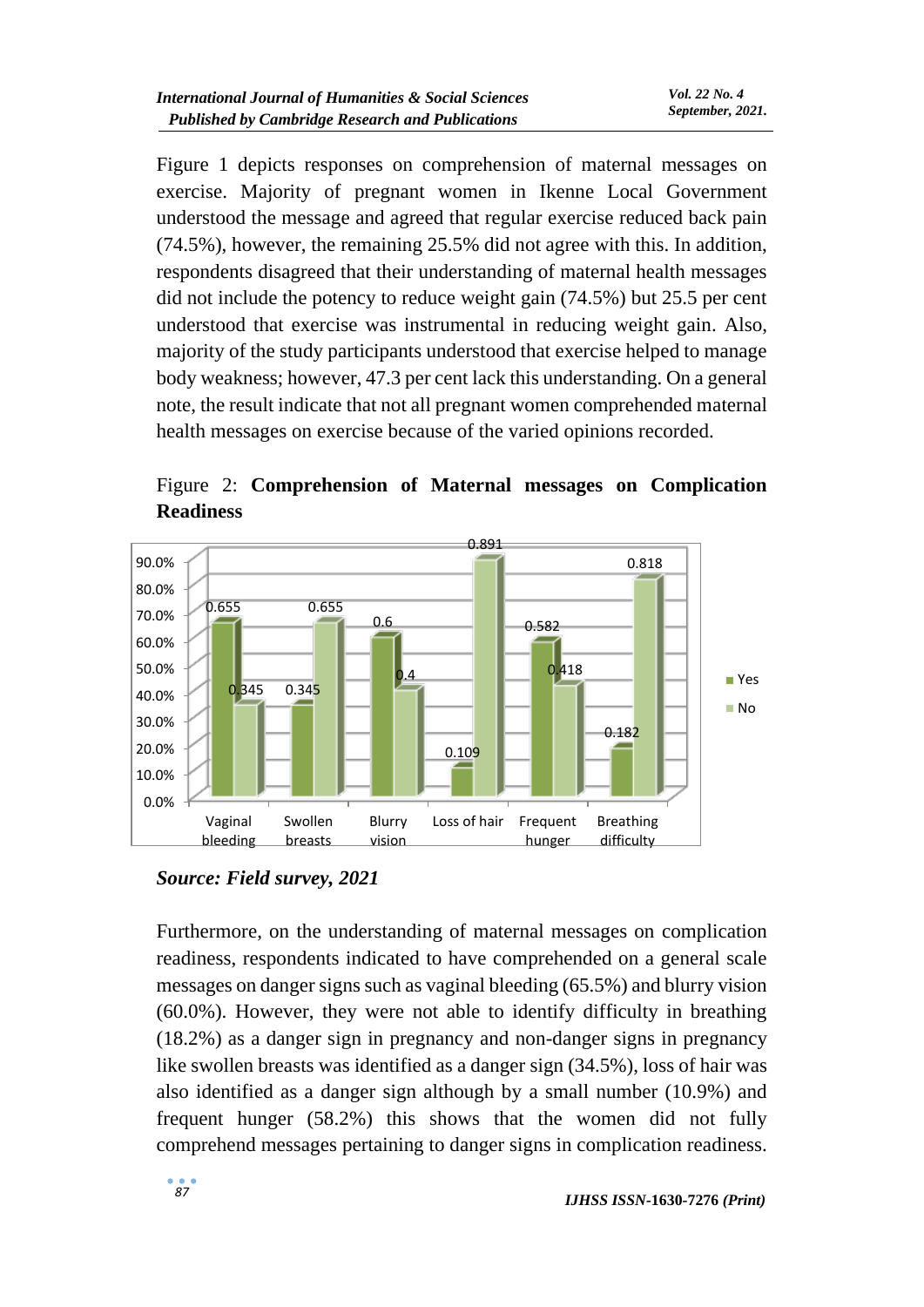



On comprehension of maternal messages on malaria, results showed that participants in the study comprehended them to a good extent because of the three correct parameters set out that involved possible consequences of malaria in pregnancy. Two were positive, low birth weight (61.8%) and premature labour (61.8%). The third correct parameter which was anaemia was negative (87.3%). The incorrect areas such as hair loss (83.6%), leg pain (67.3%) and suffocation (90.9%) were negative. This shows that the pregnant women comprehended messages on malaria.

Figure 4: **Comprehension of Maternal messages on Drug and substance misuse**



*Source: Field survey, 2021*

*Source: Field survey, 2021*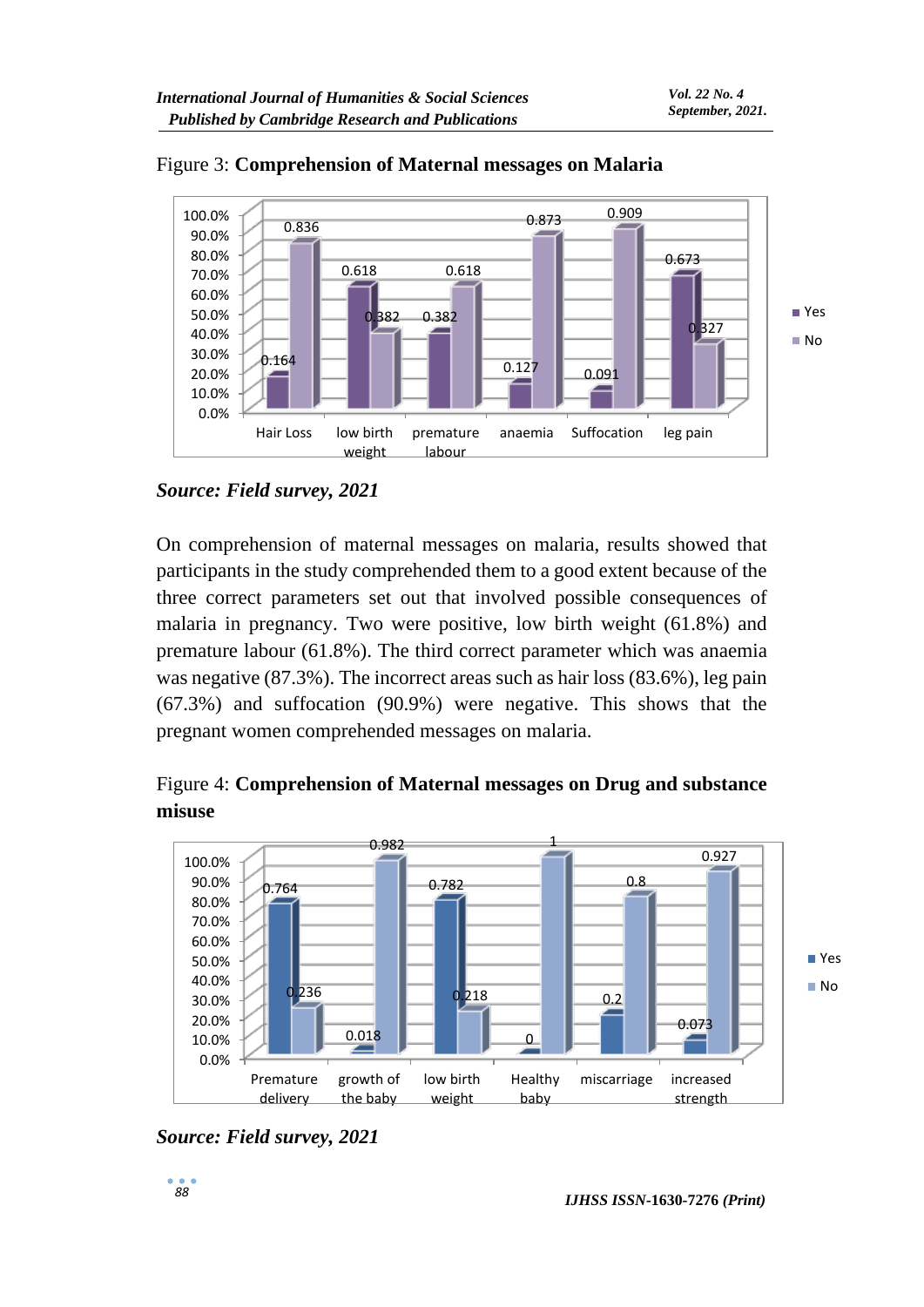Additional results from queries relating to maternal healthcare messages on drug and substance misuse revealed that participants indicated to have understood that consumption of drugs and other harmful substances could lead to premature delivery (76.4%) and low birth weight (78.2%) but the third parameter which was miscarriage was negative (80%), meaning that the women did not understand that drug and substance misuse can cause a miscarriage. Also, pregnant women failed to identify drug and substance misuse as a practice that can impair growth and healthy development of unborn babies as the result returned negative (98.2%). They also failed to identify drug and substance misuse as capable of negatively affecting the health of their unborn babies (100%). This result implies that a segment of pregnant women who participated in the study did not totally comprehend maternal health care messages on drugs and substance misuse delivered to them during antenatal clinical sessions.



Figure 4: **Comprehension of Maternal messages on Vaccination**

## *Source: Field survey, 2021*

Lastly, on understanding of maternal messages regarding vaccination, analysis showed that respondents do not have a proper understanding of maternal messages on vaccine as some (69.1%) believe that it can make them sick, and 49.1 per cent erroneously thought that it could harm the baby, however, only 21.8 per cent indicated knowledge that it could protect the baby. Interestingly, majority of the respondents (67.3%) felt that it could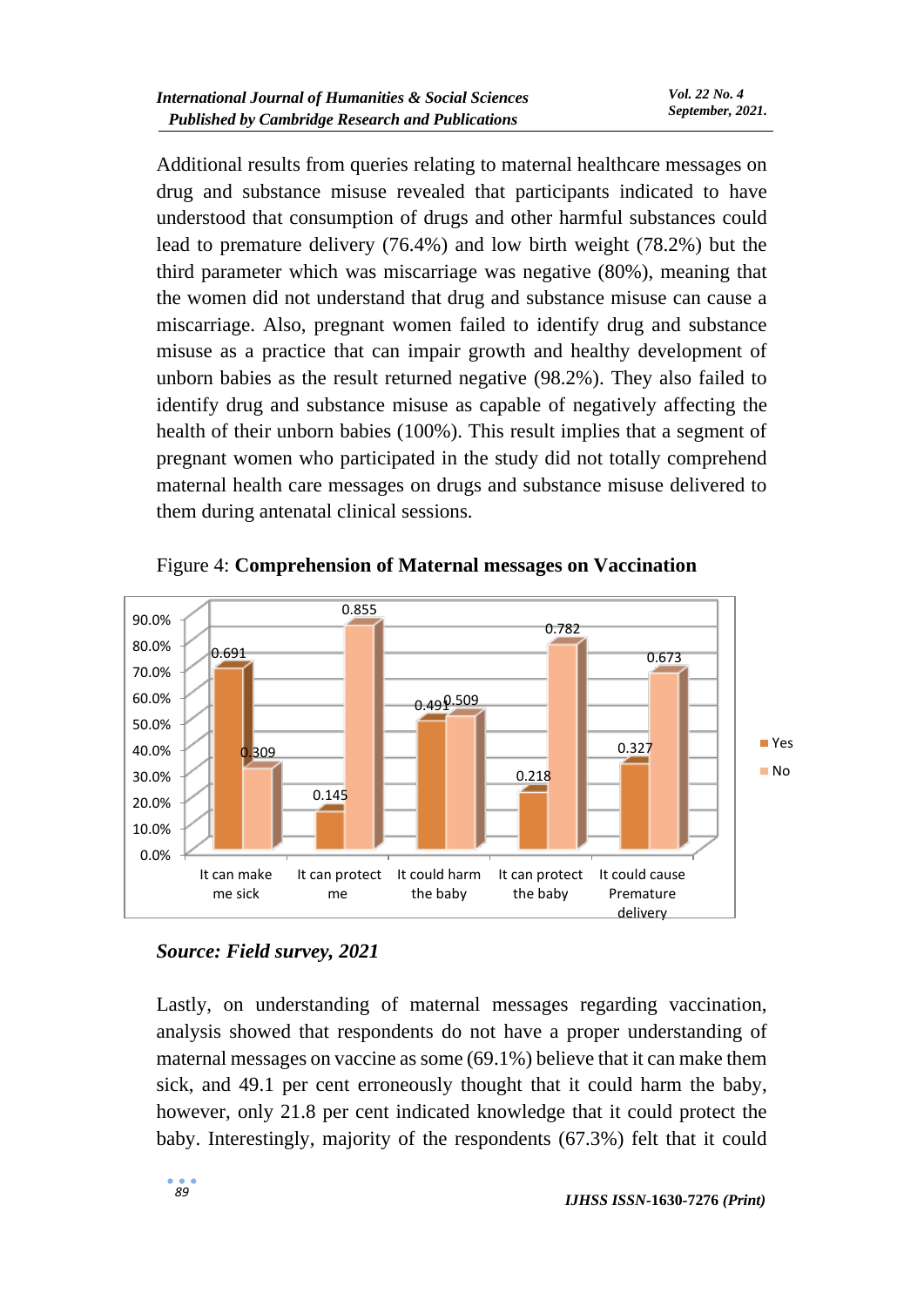cause premature delivery. This implies that their comprehension of maternal messages regarding vaccination was not adequate. In all, the observed trend indicates that the respondents understand messages on nutrition but the comprehension of the other five aspects was inadequate which implies that messages on maternal health were comprehended to a low extent.

**Research question two:** To what extent does information on maternal health influence the health practices of pregnant women in Ikenne local government?

| <b>Items</b>                | A & P  | A      | <b>NT</b>      | <b>Mean</b>      | <b>SD</b> |
|-----------------------------|--------|--------|----------------|------------------|-----------|
|                             | Freq.  | Freq.  | Freq.          | $(\overline{x})$ |           |
|                             | (9/0)  | $($ %) | $($ %)         |                  |           |
| Regular eating of food $\&$ | 80     | 68     | 2              | 2.96             | 0.50      |
| fruits rich in Vitamin A    | (53.3) | (45.3) | (1.4)          |                  |           |
| Regular eating of food $\&$ | 82     | 68     |                | 2.99             | 0.48      |
| fruits rich in Vitamin D    | (54.6) | (45.4) |                |                  |           |
| Regular eating of food $\&$ | 76     | 70     | 4              | 2.96             | 0.63      |
| fruits rich in Folic acid   | (50.6) | (46.6) | (2.8)          |                  |           |
| Regular eating of food $\&$ | 69     | 79     | $\overline{2}$ | 2.99             | 0.57      |
| fruits rich in Iron         | (46.0) | (52.6) | (1.4)          |                  |           |
| Average Weighted Mean       |        |        |                | 2.94             | 0.54      |

## **Table 2: Practice of Messages on Nutrition**

# **Accepted & Practiced= A&P; Accepted= A; NT=Never Tried Decision Rule if mean is 1 to 1.49 = Never Tried; 1.5 to 2.49 = Accepted; 2.5 to 3 = Accepted & Practiced**

On the average, Table 2 show that pregnant women in Ikenne Local Government accepted and practiced maternal health messages on nutrition (Average Weighted Mean=2.94, SD=0.54). Further results from the analysis indicate that participants have accepted and the practice regular eating of foods and fruits rich in Vitamin A ( $\overline{x}$ =2.96, SD=0.50), Vitamin D ( $\overline{x}$ =2.99, SD=0.48), Folic acid ( $\bar{x}$ =2.96, SD=0.63) and Iron ( $\bar{x}$ 2.99, SD=0.57). This implies that they accepted and practiced maternal healthcare messages on proper nutrition especially during pre and post-partum periods.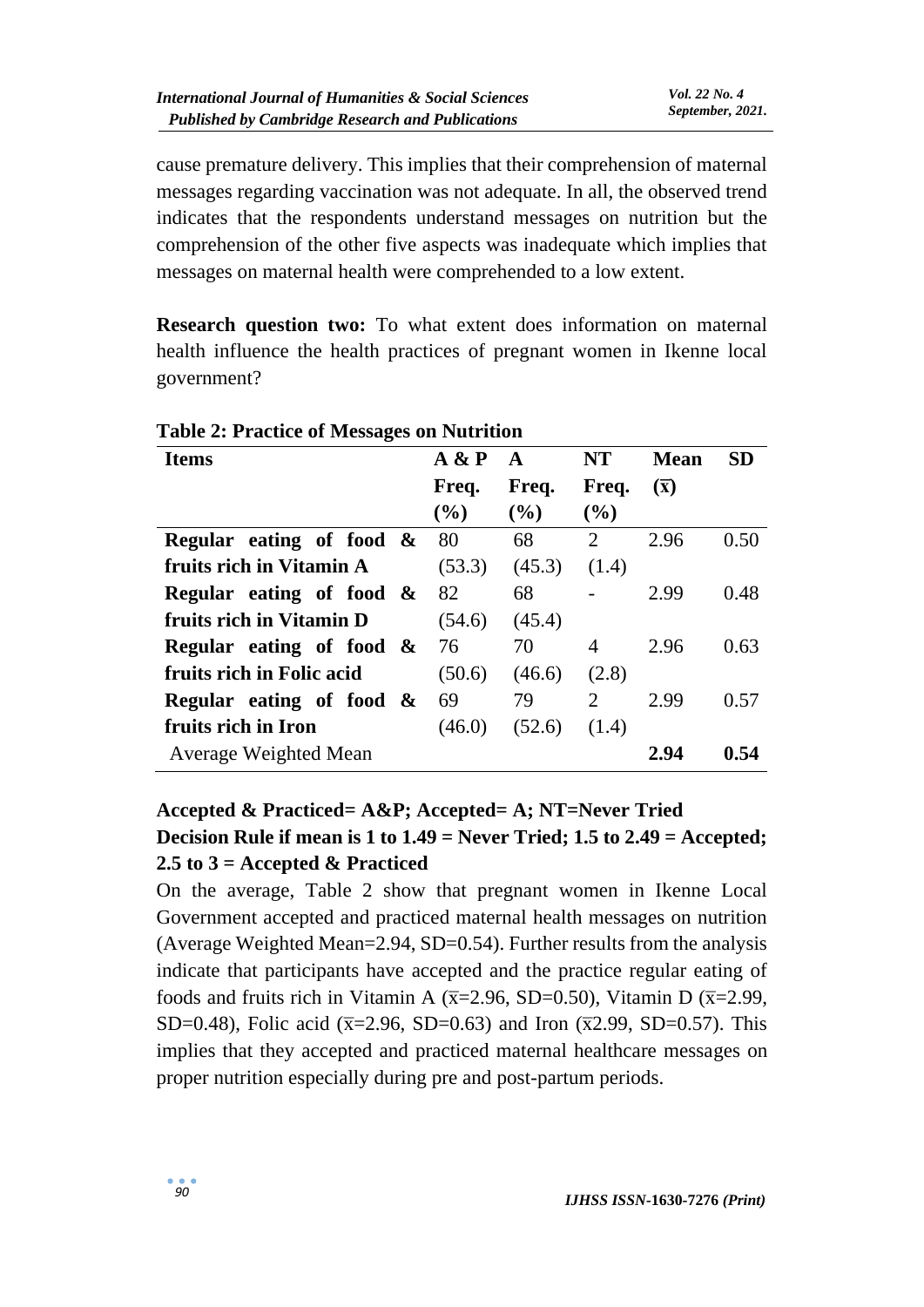| <b>Items</b>                            | A & P  | A      | NT     | <b>Mean</b> | SD   |
|-----------------------------------------|--------|--------|--------|-------------|------|
|                                         | Freq.  | Freq.  | Freq.  | (x)         |      |
|                                         | (%)    | $(\%)$ | (%)    |             |      |
|                                         | 26     | 68     | 56     |             |      |
| Regular heavy exercise                  | (44.0) | (45.3) | (10.6) | 2.06        | 0.25 |
|                                         | 89     | 58     | 3      |             |      |
| Light exercises to stay fit and healthy | (59.3) | (38.6) | (2.1)  | 2.97        | 0.60 |
|                                         | 75     | 63     | 38     |             |      |
| Light but irregular exercise            | (50.0) | (42.0) | (B.D)  | 2.63        | 0.70 |
| Total                                   |        |        |        | 2.51        | 0.52 |

|  |  | <b>Table 3: Practice of Messages on Exercise</b> |  |
|--|--|--------------------------------------------------|--|
|--|--|--------------------------------------------------|--|

## **Accepted & Practiced= A&P; Accepted= A; NT=Never Tried Decision Rule if mean is 1 to 1.49 = Never Tried; 1.5 to 2.49 = Accepted; 2.5 to 3 = Accepted & Practiced**

On exercising during pregnancy, the scale averagely showed that pregnant women in Ikenne Local Government practiced maternal health messages on exercise (Average Weighted Mean=2.51, SD=0.52). Analysis showed that they accepted but not many practiced regular heavy exercise  $(\overline{x}=2.06,$ SD=0.25), more of the women accepted and practiced light exercises like trekking to stay fit ( $\overline{x}$ =2.97, SD=0.60), majority accepted but were irregular in practicing any form of exercise  $(\overline{x}=2.63, SD=0.70)$ , which is not ideal for their condition. This implies that to large extent, pregnant women in Ikenne accepted but do not optimally practice maternal health messages on exercises.

| ີ                                     |        |        |         |                  |           |
|---------------------------------------|--------|--------|---------|------------------|-----------|
| Items                                 | A & P  | A      | NT      | Mean             | <b>SD</b> |
|                                       | Freq.  | Freq.  | Freq.   | $(\overline{x})$ |           |
|                                       | $(\%)$ | (%)    | $(\% )$ |                  |           |
| Identified a support source           | 110    | 37     | 3       | 2.93             | 0.57      |
| in case of emergency                  | (73.3) | (24.6) | (2.1)   |                  |           |
| <b>Identified a place of delivery</b> | 109    | 35     | 6       | 2.91             | 0.54      |
| in case of emergency                  | (72.6) | (23.3) | (4.1)   |                  |           |
| Having an emergency fund              | 28     | 116    | 6       | 2.33             | 0.68      |
| source in case of emergency           | (18.6) | (77.3) | (4.1)   |                  |           |
| Average Weighted Mean                 |        |        |         | 2.68             | 0.60      |
|                                       |        |        |         |                  |           |

#### **Table 4: Practice of Messages on Complication Readiness**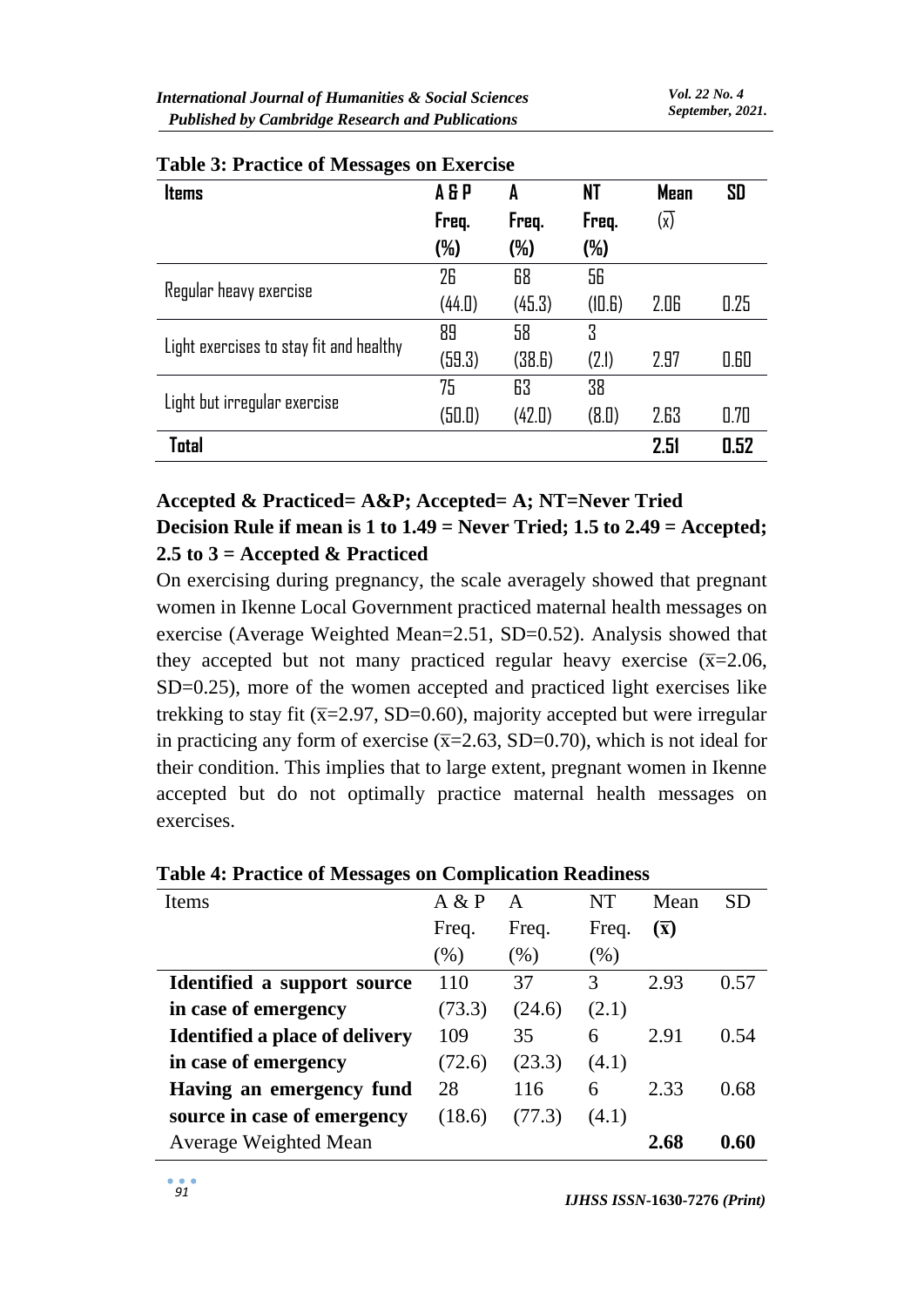# **Accepted & Practiced= A&P; Accepted= A; NT=Never Tried Decision Rule if mean is 1 to 1.49 = Never Tried; 1.5 to 2.49 = Accepted; 2.5 to 3 = Accepted & Practiced**

On complication readiness, results in Table 4 revealed that participants accepted maternal messages in this area and practiced it significantly (Average Weighted Mean=2.68, SD=0.60). Analysis showed that majority of pregnant women in Ikenne have identified a support source should emergency situation arise (Mean=2.93, SD=0.57), they also have identified a place of delivery in the case of emergency (Mean=2.91, SD=0.54), however, not many have an emergency fund source to back up emergency situations (Mean=2.33, SD=0.68), which is not good on their part because funding is critical to any emergency situation during pregnancy. It has been known to be a key factor stunting the improvement of maternal health in the African continent. This result suggests that pregnant women accepted and practiced maternal health messages which they were exposed to, but for whatever reasons do not have an emergency source of funding to cater for any sort of emergency situation should any arise.

| Items                       | A & P  | A      | NT     | Mean             | <b>SD</b> |
|-----------------------------|--------|--------|--------|------------------|-----------|
|                             | Freq.  | Freq.  | Freq.  | $(\overline{x})$ |           |
|                             | (% )   | (% )   | (% )   |                  |           |
| Use of insecticidal treated | 117    | 20     | 13     | 2.75             | 0.73      |
| nets                        | (49.1) | (36.4) | (14.5) |                  |           |
| 14<br>weeks<br>of<br>From   | 150    |        |        | 3.00             | 0.70      |
| pregnancy, anti-malaria     | (43.6) |        |        |                  |           |
| treatments<br>to<br>protect |        |        |        |                  |           |
| mother<br>and<br>baby<br>is |        |        |        |                  |           |
| compulsory                  |        |        |        |                  |           |
| Average Weighted Mean       |        |        |        | 2.84             | 0.71      |

### **Table 5: Practice of Messages on Malaria**

# **Accepted & Practiced= A&P; Accepted= A; NT=Never Tried Decision Rule if mean is 1 to 1.49 = Never Tried; 1.5 to 2.49 = Accepted; 2.5 to 3 = Accepted & Practiced**

Results in Table 5 largely accepted and practice maternal messages on malaria care and prevention (Average Weighted Mean=2.84, SD=0.71). Further analysis showed that majority accepted and practiced the use of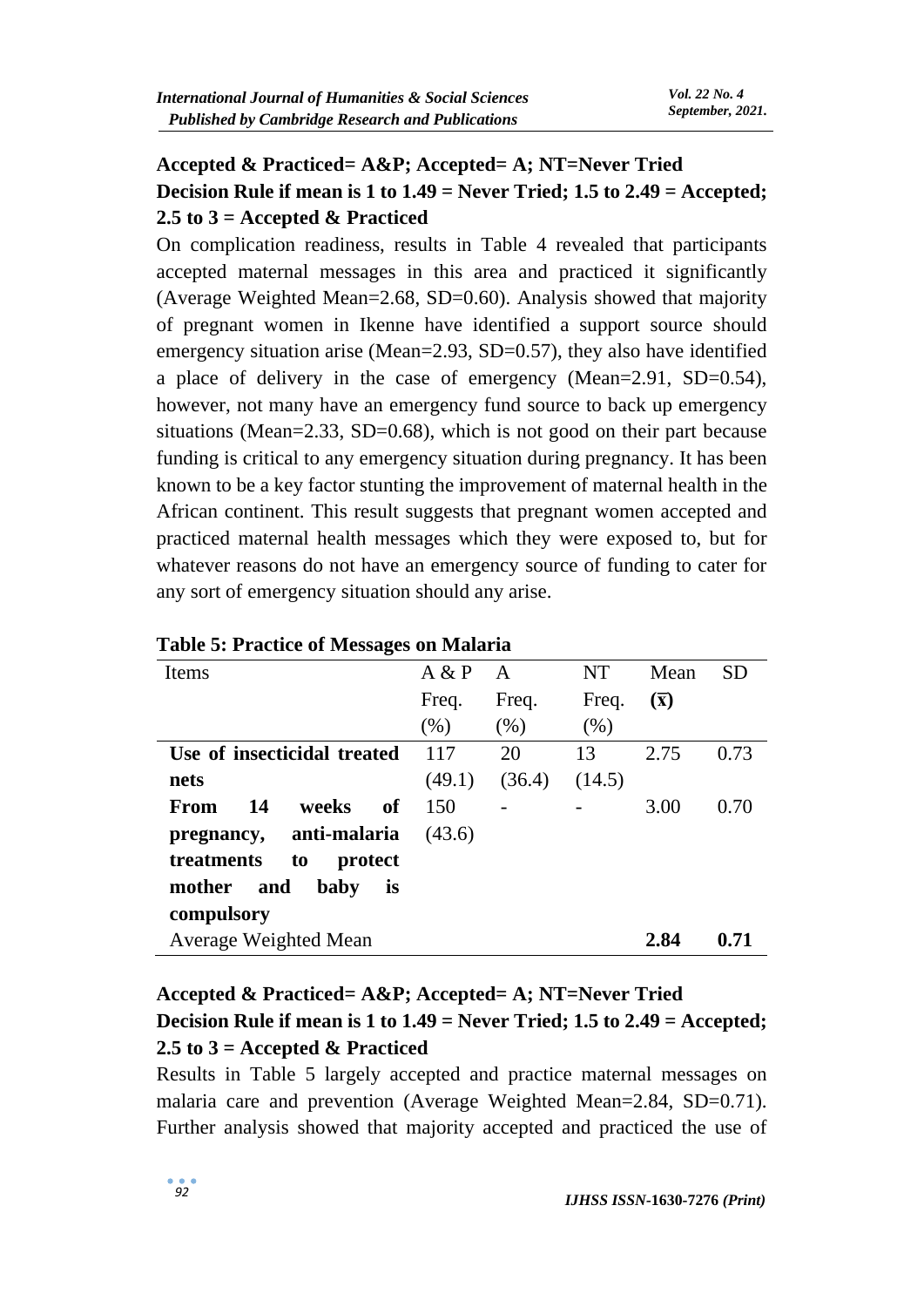insecticide treated nets during pregnancy  $(\overline{x}=2.75, SD=0.73)$  and as well presented for anti-malaria treatments for mother and baby  $(\overline{x}=3.00,$ SD=0.70) from 14 weeks of pregnancy. Malaria is one of the world's top killer diseases, especially for the young children. It is believe that nearly 1 in every 5 deaths among kids in Africa is as a result of malaria. Pregnant women in Ikenne and elsewhere are constantly been taught the relevance of insecticide treated nets as well as the importance of presenting themselves for anti-malaria treatments, which prevents mother and baby from getting infected.

| <b>Items</b>                    | A & P  | A      | <b>NT</b> | Mean             | <b>SD</b> |
|---------------------------------|--------|--------|-----------|------------------|-----------|
|                                 | Freq.  | Freq.  | Freq.     | $(\overline{x})$ |           |
|                                 | (% )   | (% )   | (% )      |                  |           |
| Taking of drugs<br><b>or</b>    | 126    | 24     |           | 2.91             | 0.66      |
| substances while pregnant       | (47.3) | (41.8) |           |                  |           |
| without consulting<br>the       |        |        |           |                  |           |
| doctor is wrong                 |        |        |           |                  |           |
| <b>Taking alcohol sometimes</b> | 97     | 13     | 40        | 2.15             | 0.83      |
| while pregnant is okay          | (41.8) | (36.4) | (21.8)    |                  |           |
| Average Weighted Mean           |        |        |           | 2.23             | 0.74      |

**Table 6: Practice of Messages on Drug and Substance Misuse**

# **Key: A&P= Accepted & Practiced; A= Accepted; NT=Never Tried Decision Rule if mean is 1 to 1.49 = Never Tried; 1.5 to 2.49 = Accepted; 2.5 to 3 = Accepted & Practiced**

Results in Table 6 shows that many respondents did not practice maternal messages on the avoidance of drug and other substances except on prescription during pregnancy (Average Weighted Mean=2.23, SD=0.74). Although there is the understanding among pregnant women that drugs or other substances consumption with consulting a medical doctor is wrong, which many of them accepted and practiced (Mean=2.91, SD=0.66), majority among them were keen on the notion that moderated alcohol intake is not harmful during pregnancy (Mean=2.15, SD=0.83). This could have resulted from some cultural practices which prescribe local herbs (*agbo*) concentrated on dry gin, palm/raffia wine and other forms of alcoholic beverages for pregnant women and nursing mothers. Results here indicate that many pregnant women in Ikenne accept this practice.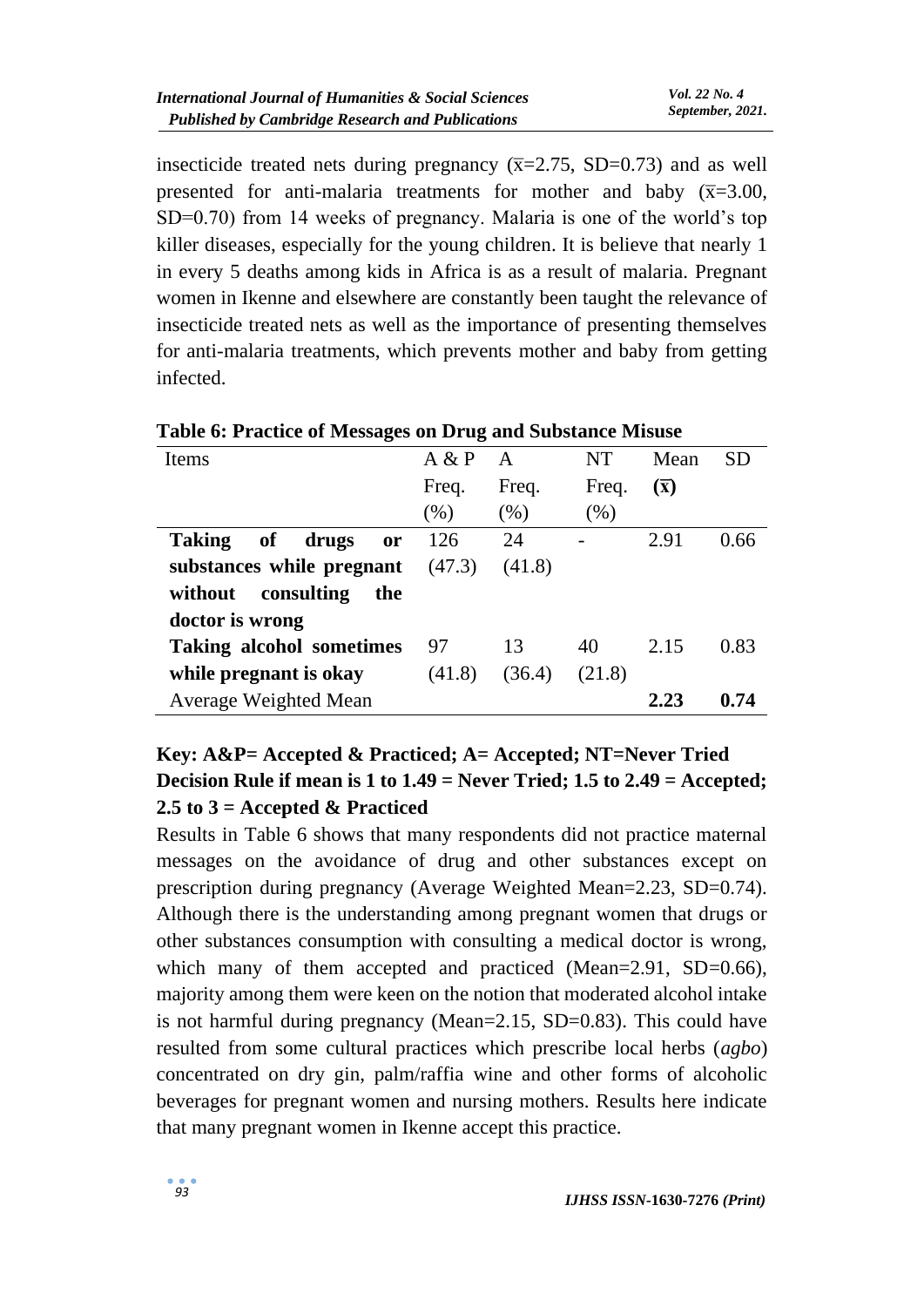| ltems                                                                        | A 5 P<br>Freq.<br>(%) | Freq.<br>$(\%)$ | NT<br>Freq.<br>(%) | Mean<br>$(\overline{x})$ | SD   |
|------------------------------------------------------------------------------|-----------------------|-----------------|--------------------|--------------------------|------|
| should<br>vaccinated<br>get<br><b>as</b><br>recommended by the doctor        | 135<br>(63.3)         | 15<br>(34.5)    |                    | 2.80                     | 0.60 |
| <b>Pregnant</b><br>must<br>women<br>aet<br>vaccination for influenza or cold | 129<br>(52.7)         | 21<br>(40.0)    |                    | 7.77                     | 0.74 |
| should<br><b>Pregnant</b><br>get<br>women<br>vaccination for whooping cough  | 126<br>(47.3)         | 24<br>(34.5)    |                    | 2.75                     | 0.84 |
| Total                                                                        |                       |                 |                    | 7 77                     | 0.73 |

### **Table 7: Practice of Vaccination**

#### **Accepted & Practiced= A&P; Accepted= A; NT=Never Tried Decision Rule if mean is 1 to 1.49 = Never Tried; 1.5 to 2.49 = Accepted; 2.5 to 3 = Accepted & Practiced**

It can be deduced from results in Table 7 that pregnant women in Ikenne accepted and practiced maternal messages that stressed the necessity of vaccination at different intervals during pregnancy (Average Weighted Mean=2.72, SD=0.73). This implies that a good number of the pregnant women who participated in this study have been vaccinated at different intervals, while those who have not may be waiting for the appropriate time to do so. In essence, the result to this aspect of the study indicate that pregnant women in Ikenne practiced maternal messages on nutrition, vaccination, malaria and complication readiness more than they did in other aspects such as exercise and drug/substance abuse.

#### **Hypothesis test**

**H01:** There is no significant relationship between maternal health messages dispensed at health centres and maternal health practices of pregnant women.

#### **Table 8: Pearson Product Moment Correlation Analysis Testing the Relationship between maternal health messages maternal health practices of pregnant women**

|                       |    |                           | <b>Nutritional</b><br>Practice | <b>Exercise</b><br><b>Practice</b> | <b>Complication</b><br><b>Practice</b> | Drug<br>Abuse<br>Practice | Vaccination<br><b>Practice</b> |
|-----------------------|----|---------------------------|--------------------------------|------------------------------------|----------------------------------------|---------------------------|--------------------------------|
| Messages<br>Nutrition | on | Pearson<br>Correlation    | .105                           | .207                               | .041                                   | .240                      | .112                           |
|                       |    | $(2 -$<br>Sig.<br>tailed) | .446                           | .130                               | .765                                   | .077                      | .418                           |
|                       |    | N                         | 55                             | 55                                 | 55                                     | 55                        | 55                             |
| Messages<br>Exercise  | on | Pearson<br>Correlation    | -.091                          | .054                               | $.391***$                              | $-231$                    | $-305"$                        |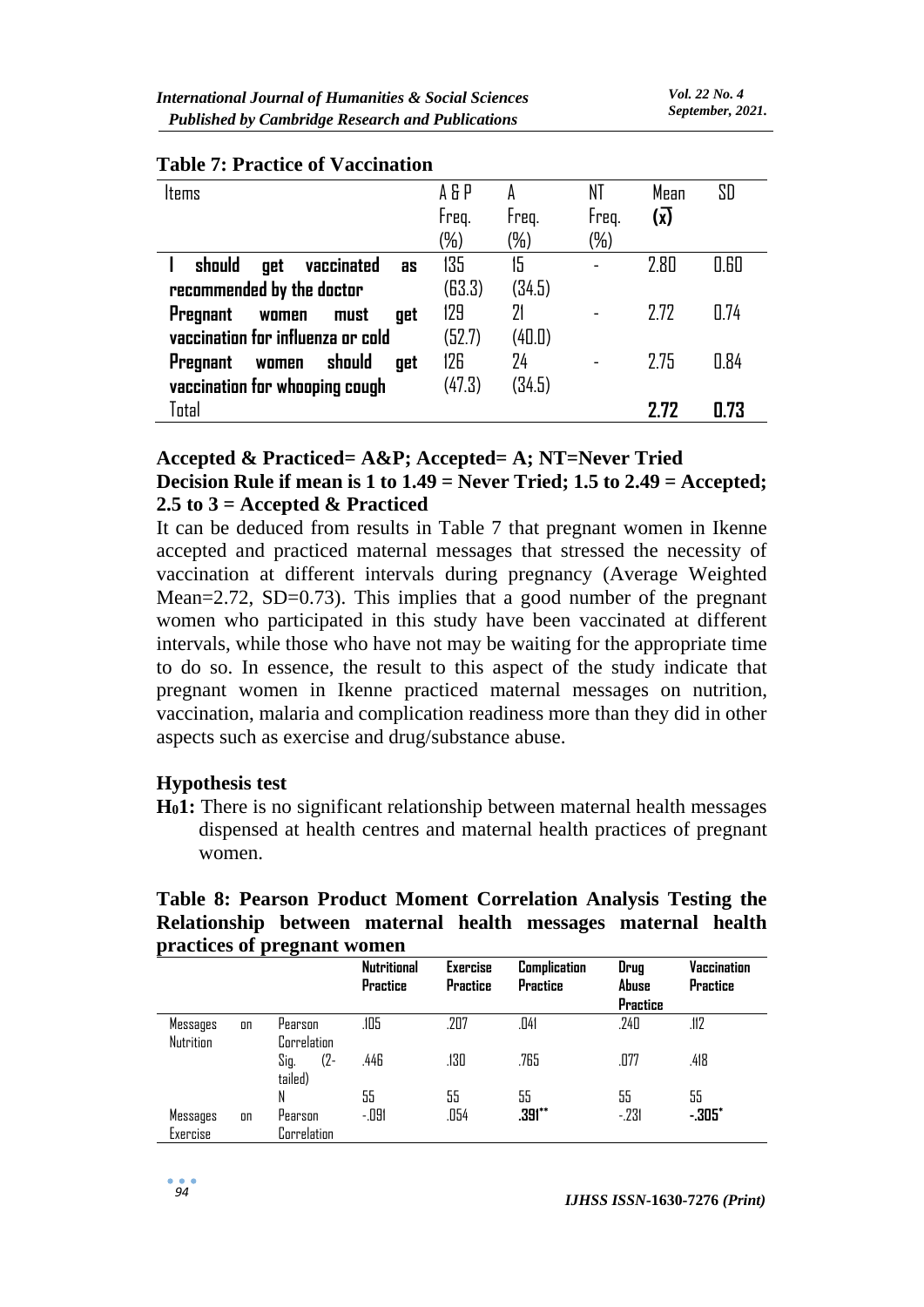*Vol. 22 No. 4 September, 2021.*

|                | Sig.<br>$(2 -$ | .508     | .693   | .003     | .090     | .024   |
|----------------|----------------|----------|--------|----------|----------|--------|
|                | tailed)        |          |        |          |          |        |
|                | N              | 55       | 55     | 55       | 55       | 55     |
| Messages<br>on | Pearson        | .068     | -.190  | .263     | $-165$   | $-134$ |
| Complications  | Correlation    |          |        |          |          |        |
|                | $(2 -$<br>Sig. | .622     | .164   | .053     | .229     | .331   |
|                | tailed)        |          |        |          |          |        |
|                | N              | 55       | 55     | 55       | 55       | 55     |
| Messages<br>on | Pearson        | $-167$   | $-133$ | $.370**$ | $-.309"$ | $-189$ |
| Malaria        | Correlation    |          |        |          |          |        |
|                | $(2 -$<br>Sig. | .223     | .332   | .005     | .022     | .167   |
|                | tailed)        |          |        |          |          |        |
|                | N              | 55       | 55     | 55       | 55       | 55     |
| Messages<br>on | Pearson        | $-300^*$ | .046   | $.284*$  | .045     | $-217$ |
| Drug Abuse     | Correlation    |          |        |          |          |        |
|                | $(2 -$<br>Sig. | .026     | .740   | .035     | .744     | .111   |
|                | tailed)        |          |        |          |          |        |
|                | N              | 55       | 55     | 55       | 55       | 55     |
| Messages<br>on | Pearson        | .117     | $-117$ | .476**   | $-219$   | $-129$ |
| Vaccination    | Correlation    |          |        |          |          |        |
|                | Sig.<br>$(2 -$ | .394     | .394   | ם מם.    | .109     | .348   |
|                | tailed)        |          |        |          |          |        |
|                | N              | 55       | 55     | 55       | 55       | 55     |
|                | Sig.<br>$(2 -$ | .080     | .169   | .581     | .009     |        |
|                | tailed)<br>N   | 55       | $5+5$  | 55       | 55       | 55     |
|                |                |          |        |          |          |        |

*Source: Field survey, 2021*

Table 8 depicts that messages on drug/substance misuse had a negative significant relationship with nutritional practice ( $r = -0.300$ ,  $p < 0.05$ ). In addition, messages on exercise had a positive significant association with complication readiness practice ( $r = 0.391$ ,  $p < 0.05$ ). This implies that as messages on exercise increases, complication practice will also increase. Vaccination practice had a negative significant relationship with message on exercise ( $r = -0.305$ ,  $p < 0.05$ ), this suggests that as messages on vaccination increases, exercise practice reduces, and vice versa. Furthermore, messages on Malaria had a positive significant relationship with complication practice  $(r=0.370, p<0.05)$ , which suggests that as malaria messages increase, complication practice increases as well. This also had a negative significant relationship with drug misuse practices ( $r = -0.309$ ,  $p < 0.05$ ). Complication practice also had a significant relationship with message on drug misuse, hence increase in drug/substance misuse messages will increase complication practice ( $r = 0.284$ ,  $p < 0.05$ ); this was also the case for messages on vaccination and complication practices ( $r = 0.476$ ,  $p < 0.05$ ). The results therefore indicate a significant relationship between maternal health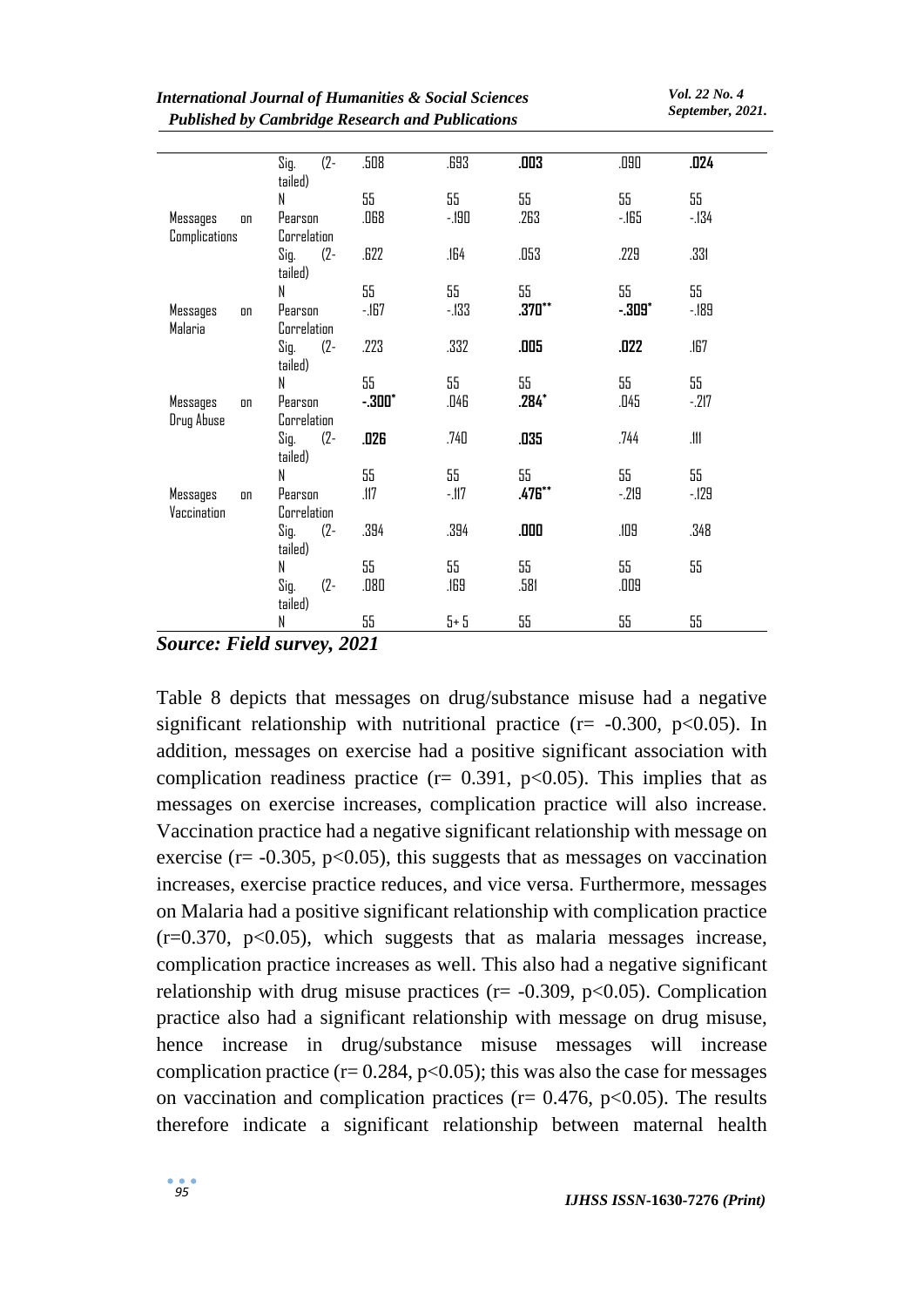messages and maternal health practices of pregnant women. Thus, the hypothesis that there is no significant relationship between maternal health messages dispensed at health centres and maternal health practices of pregnant women was rejected and restated.

### **Conclusion and Recommendation**

The study investigated comprehension and practice of maternal health messages among pregnant women in Ikenne, Ogun State, Nigeria. Findings revealed that information delivered in primary health centres in the state aligned with the World Health Organisation (WHO) standard of messages to be delivered to pregnant women which includes; nutrition, exercise, complication readiness, malaria, drug and substance misuse and vaccination. Furthermore, results revealed the pregnant women's comprehension of these messages was high although with so much to be improved upon. In the same vein, practice of these messages among the women was also found to be high in some, yet low in other areas. The study therefore concludes that while the dissemination of these messages continues, more efforts must be directed towards enabling pregnant women in Ikenne and elsewhere comprehend and practice them better than they do presently. To facilitate this, localised antenatal care handbooks may be produced and distributed to help reinforce these messages even after the women have left the hospitals.

#### **References**

- Andari, O. (2017). Maternal health literacy, antenatal care, and pregnancy outcomes in Lagos, Nigeria. Walden Dissertation and Doctoral Studies Collection. <https://scholarworks.waldenu.edu/dissertations>
- Asemah, E.S. (2011). *Perspectives in advertising and public relations*. Jos, Plateau: Lizborn Press.
- Anya, S. E., Hydara, A., & Jaiteh, L. E. (2008). Antenatal care in the Gambia: Missed opportunity for information, education and communication. BMC Pregnancy and Childbirth, 8(1), 9. Retrieved from [http://www.biomedcentral.com/content/pdf/1471-](http://www.biomedcentral.com/content/pdf/1471-2393-8-9.pdf) [2393-8-9.pdf](http://www.biomedcentral.com/content/pdf/1471-2393-8-9.pdf)
- Bello, S., & Aledeh, K. (2017). Health Communication history and strategies: Reflecting on global perspectives in the Nigerian context .*Babcock Journal of Mass Communication*, *2*(3), 13-36.
- Gooch, K. (2016). The chronic problem of communication: Why it's a patient safety issue, and how hospitals can address it. Retrieved October 8, 2017, from [https://www.beckershospitalreview.com/quality/the-chronic-problem-of](https://www.beckershospitalreview.com/quality/the-chronic-problem-of-communication-why-it-s-a-patient-safety-issue-and-how-hospitals-can-address-it.html)[communication-why-it-s-a-patient-safety-issue-and-how-hospitals-can-address](https://www.beckershospitalreview.com/quality/the-chronic-problem-of-communication-why-it-s-a-patient-safety-issue-and-how-hospitals-can-address-it.html)[it.html](https://www.beckershospitalreview.com/quality/the-chronic-problem-of-communication-why-it-s-a-patient-safety-issue-and-how-hospitals-can-address-it.html)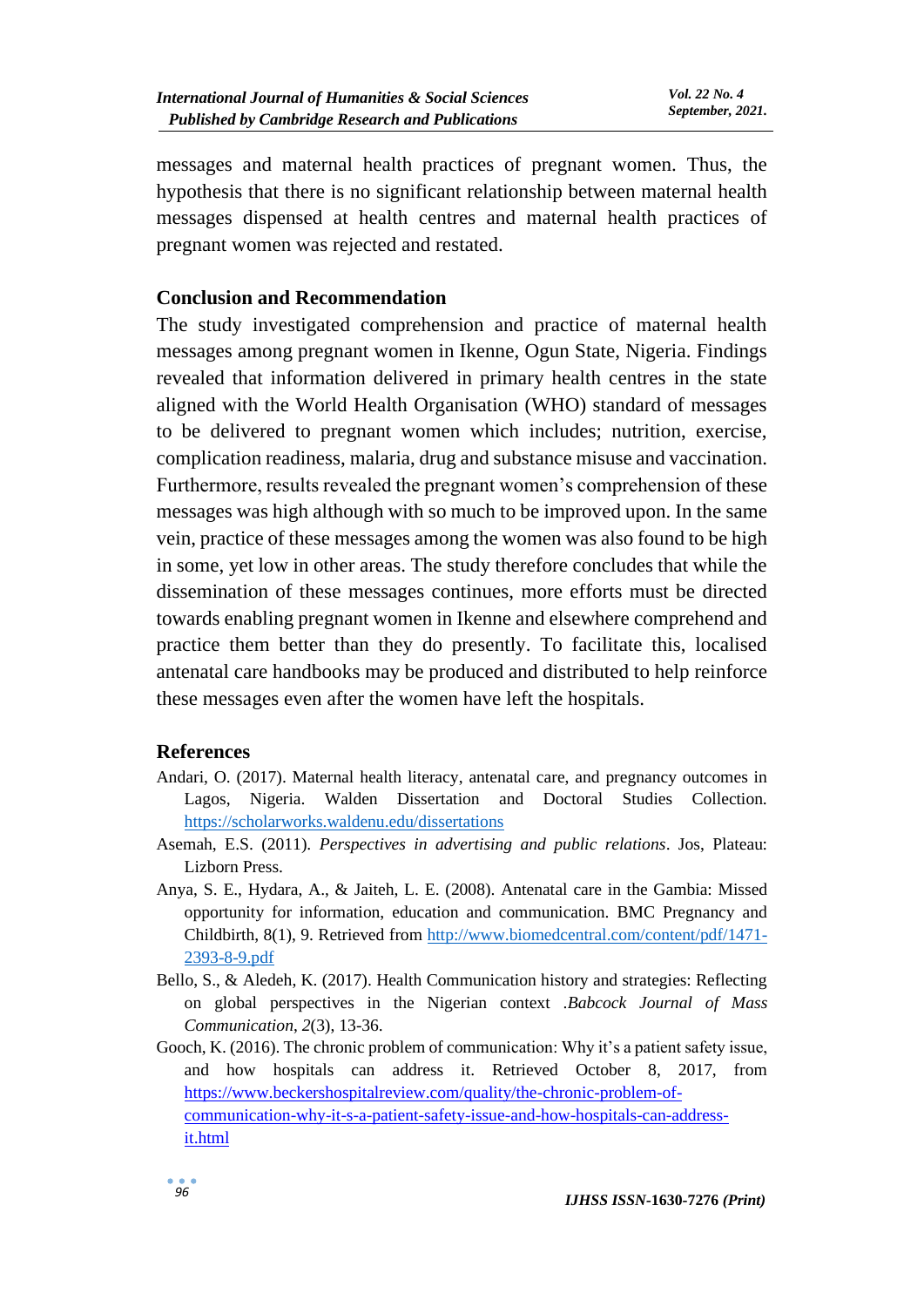Korir, C.M. (2015). The Role of Communication in maternal and child healthcare outcomes: a case of Machakos County, Kenya. (Final year project) Retrieved from [https://www.google.com.ng/url?sa=t&source=web&rct=j&url=https://journalism.uo](https://www.google.com.ng/url?sa=t&source=web&rct=j&url=https://journalism.uonbi.ac.ke/sites/default/files/chss/journalism/journalism/Dr%2520Korir%2520Draft%25209%2520Semifinal-2.pdf&ved=0ahUKEwjZuYuritzWAhXhL8AKHSqbDAUQFggqMAM&usg=AOvVaw0RSs5faP4As3jQaWDa-454) [nbi.ac.ke/sites/default/files/chss/journalism/journalism/Dr%2520Korir%2520Draft%](https://www.google.com.ng/url?sa=t&source=web&rct=j&url=https://journalism.uonbi.ac.ke/sites/default/files/chss/journalism/journalism/Dr%2520Korir%2520Draft%25209%2520Semifinal-2.pdf&ved=0ahUKEwjZuYuritzWAhXhL8AKHSqbDAUQFggqMAM&usg=AOvVaw0RSs5faP4As3jQaWDa-454) [25209%2520Semifinal-](https://www.google.com.ng/url?sa=t&source=web&rct=j&url=https://journalism.uonbi.ac.ke/sites/default/files/chss/journalism/journalism/Dr%2520Korir%2520Draft%25209%2520Semifinal-2.pdf&ved=0ahUKEwjZuYuritzWAhXhL8AKHSqbDAUQFggqMAM&usg=AOvVaw0RSs5faP4As3jQaWDa-454)[2.pdf&ved=0ahUKEwjZuYuritzWAhXhL8AKHSqbDAUQFggqMAM&usg=AOvV](https://www.google.com.ng/url?sa=t&source=web&rct=j&url=https://journalism.uonbi.ac.ke/sites/default/files/chss/journalism/journalism/Dr%2520Korir%2520Draft%25209%2520Semifinal-2.pdf&ved=0ahUKEwjZuYuritzWAhXhL8AKHSqbDAUQFggqMAM&usg=AOvVaw0RSs5faP4As3jQaWDa-454) [aw0RSs5faP4As3jQaWDa-454](https://www.google.com.ng/url?sa=t&source=web&rct=j&url=https://journalism.uonbi.ac.ke/sites/default/files/chss/journalism/journalism/Dr%2520Korir%2520Draft%25209%2520Semifinal-2.pdf&ved=0ahUKEwjZuYuritzWAhXhL8AKHSqbDAUQFggqMAM&usg=AOvVaw0RSs5faP4As3jQaWDa-454)

Maibach, E. W., Abroms, L. C., & Marosits, M. (2007). Communication and marketing as tools to cultivate the public's health: A proposed "people and places" framework. *BMC Public Health, 7*(88), 1-15. doi:10.1186/1471-2458-7-88

- Mojekwu, J. N., & Ibekwe, U. (2012). Maternal Mortality in Nigeria: Examination of Intervention Methods. *International Journal of Humanities and Social Science, 2*(20), 135-148. **Retrieved** from [https://www.google.com.ng/url?sa=t&source=web&rct=j&url=http://www.ijhssnet.c](https://www.google.com.ng/url?sa=t&source=web&rct=j&url=http://www.ijhssnet.com/journals/Vol_2_No_20_Special_Issue_October_2012/13.pdf&ved=0ahUKEwi57vz5wJnWAhWRmbQKHXrZCqM4ChAWCB0wAQ&usg=AFQjCNEAPvNtYP4UYrCvcrbQuXqZ3e1mTQ) [om/journals/Vol\\_2\\_No\\_20\\_Special\\_Issue\\_October\\_2012/13.pdf&ved=0ahUKEwi57](https://www.google.com.ng/url?sa=t&source=web&rct=j&url=http://www.ijhssnet.com/journals/Vol_2_No_20_Special_Issue_October_2012/13.pdf&ved=0ahUKEwi57vz5wJnWAhWRmbQKHXrZCqM4ChAWCB0wAQ&usg=AFQjCNEAPvNtYP4UYrCvcrbQuXqZ3e1mTQ) [vz5wJnWAhWRmbQKHXrZCqM4ChAWCB0wAQ&usg=AFQjCNEAPvNtYP4U](https://www.google.com.ng/url?sa=t&source=web&rct=j&url=http://www.ijhssnet.com/journals/Vol_2_No_20_Special_Issue_October_2012/13.pdf&ved=0ahUKEwi57vz5wJnWAhWRmbQKHXrZCqM4ChAWCB0wAQ&usg=AFQjCNEAPvNtYP4UYrCvcrbQuXqZ3e1mTQ) [YrCvcrbQuXqZ3e1mTQ](https://www.google.com.ng/url?sa=t&source=web&rct=j&url=http://www.ijhssnet.com/journals/Vol_2_No_20_Special_Issue_October_2012/13.pdf&ved=0ahUKEwi57vz5wJnWAhWRmbQKHXrZCqM4ChAWCB0wAQ&usg=AFQjCNEAPvNtYP4UYrCvcrbQuXqZ3e1mTQ)
- Okereke, E., Aradeon, S., Akerele, A., Tanko, M., Yisa, I., & Obonyo, B. (2013). Knowledge of Safe motherhood among women in rural communities in northern Nigeria: Implications for maternal mortality reduction. *Reproductive Health, 10*(57), 1-12. doi:10.1186/1742-4755-10-57.
- One HHS (2016). The Importance of clear, effective communication in healthcare. Retrieved October 8, 2017, from [https://www.hhs1.com/the-importance-of](https://www.hhs1.com/the-importance-of-communication-in-healthcare)[communication-in-healthcare.](https://www.hhs1.com/the-importance-of-communication-in-healthcare)
- Petty, R. E., & Cacioppo, J. T. (1986). *The elaboration likelihood model*. Retrieved from [http://www.psy.ohio-state.edu/petty/PDF%20Files/1986-ADVANCES-](http://www.psy.ohio-state.edu/petty/PDF%20Files/1986-ADVANCES-Petty,Cacioppo.pdf)[Petty,Cacioppo.pdf](http://www.psy.ohio-state.edu/petty/PDF%20Files/1986-ADVANCES-Petty,Cacioppo.pdf)
- Renkert, S., & Nutbeam, D. (2001). Opportunity to remove maternal health literacy through antenatal education: An exploratory study. *Health promotion international, 16*(4), 381-388. Retrieved from [https://www.researchgate.net/profile/Don\\_Nutbeam/publication/11623662\\_Opportu](https://www.researchgate.net/profile/Don_Nutbeam/publication/11623662_Opportunities_to_improve_maternal_health_literacy_through_antenatal_education_An_exploratory_study/links/543e987d0cf21c84f23b574d.pdf) nities to improve maternal health literacy through antenatal education An expl [oratory\\_study/links/543e987d0cf21c84f23b574d.pdf](https://www.researchgate.net/profile/Don_Nutbeam/publication/11623662_Opportunities_to_improve_maternal_health_literacy_through_antenatal_education_An_exploratory_study/links/543e987d0cf21c84f23b574d.pdf)
- Stuebing, K. W. (2017). Maternal schooling and comprehension of child health information in urban Zambia: is literacy a missing link in the maternal schooling-child health relationship? *Health Transition Review 7*, 149-169.
- Thomas, D., 1999. Fertility, education and resources in South Africa. In: Bledsoe, C., Casterline, J.B., Johnson-Kuhn, J.A., Haaga, J.G. (Eds.), Critical Perspectives on Schooling and Fertility in the Developing World. National Academy Press, Washington, DC.
- Veneman, A. M. (2007). Education is key to reducing child mortality: The link between maternal health and education. UN Chronicle, 44(4), 58-59. Retrieved from [http://www.who.int/pmnch/topics/mdgs/2008unchronicle\\_aveneman.pdf](http://www.who.int/pmnch/topics/mdgs/2008unchronicle_aveneman.pdf)